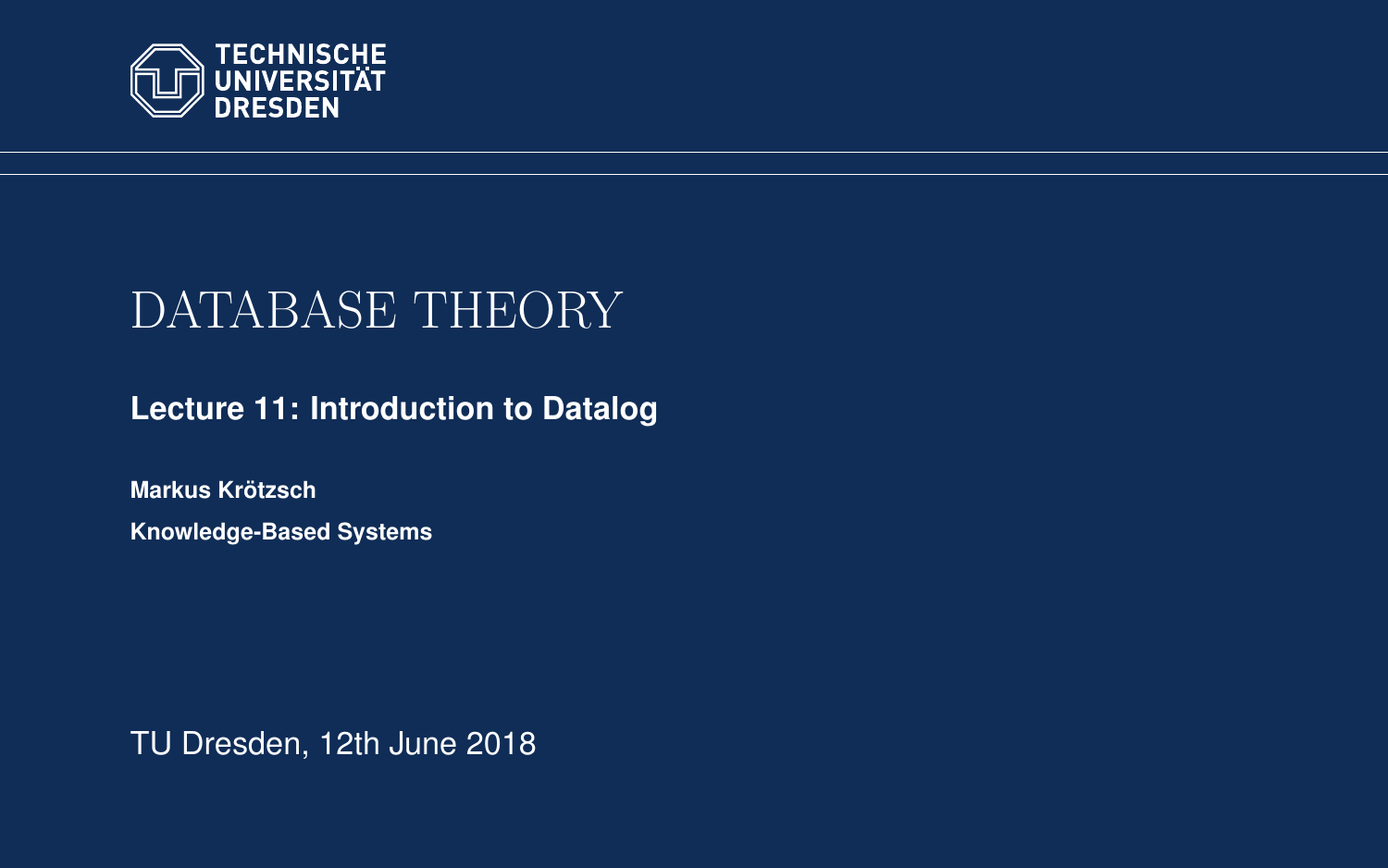Announcement

All lectures and the exercise on 19 June 2018 will be in room APB 1004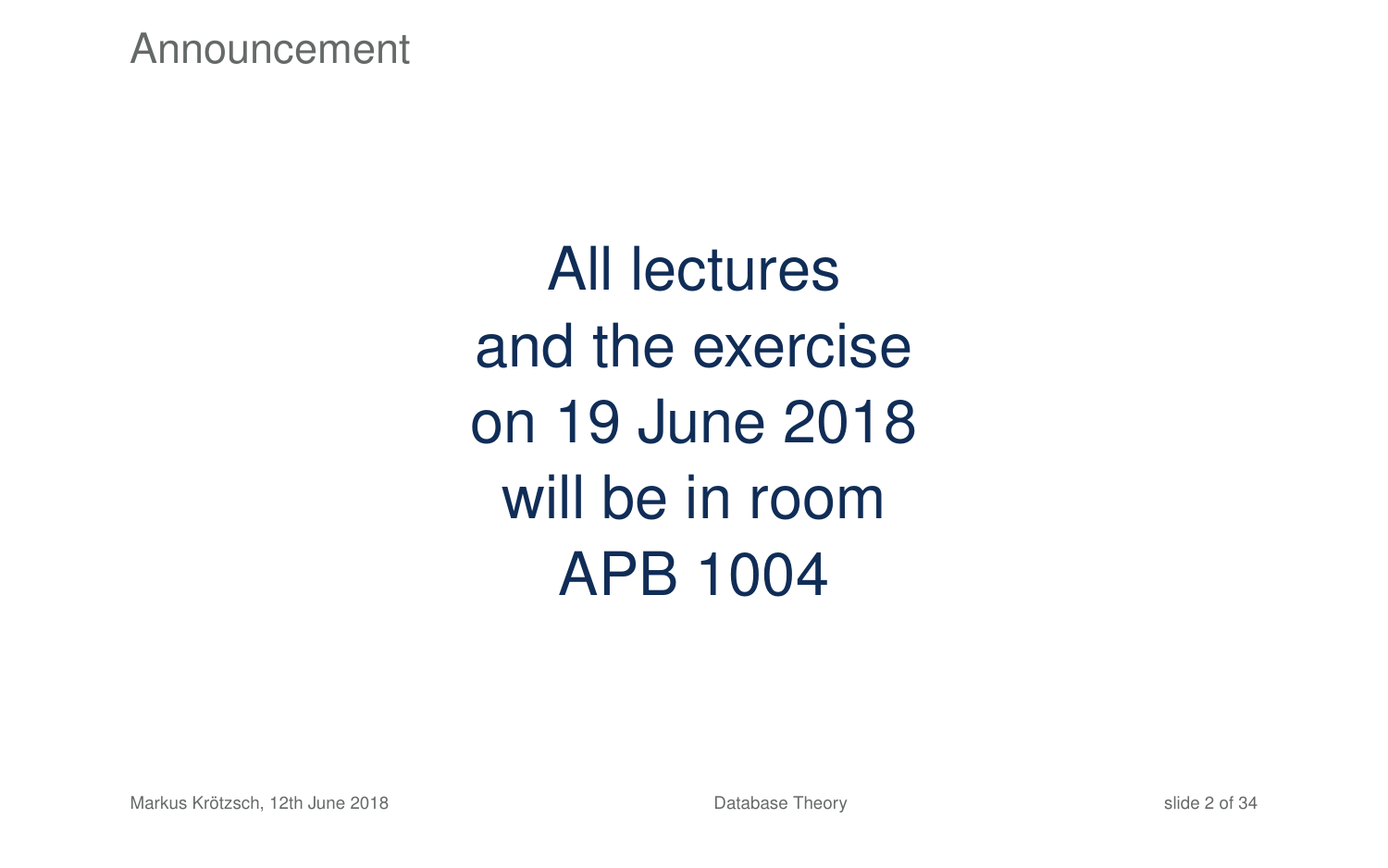# Introduction to Datalog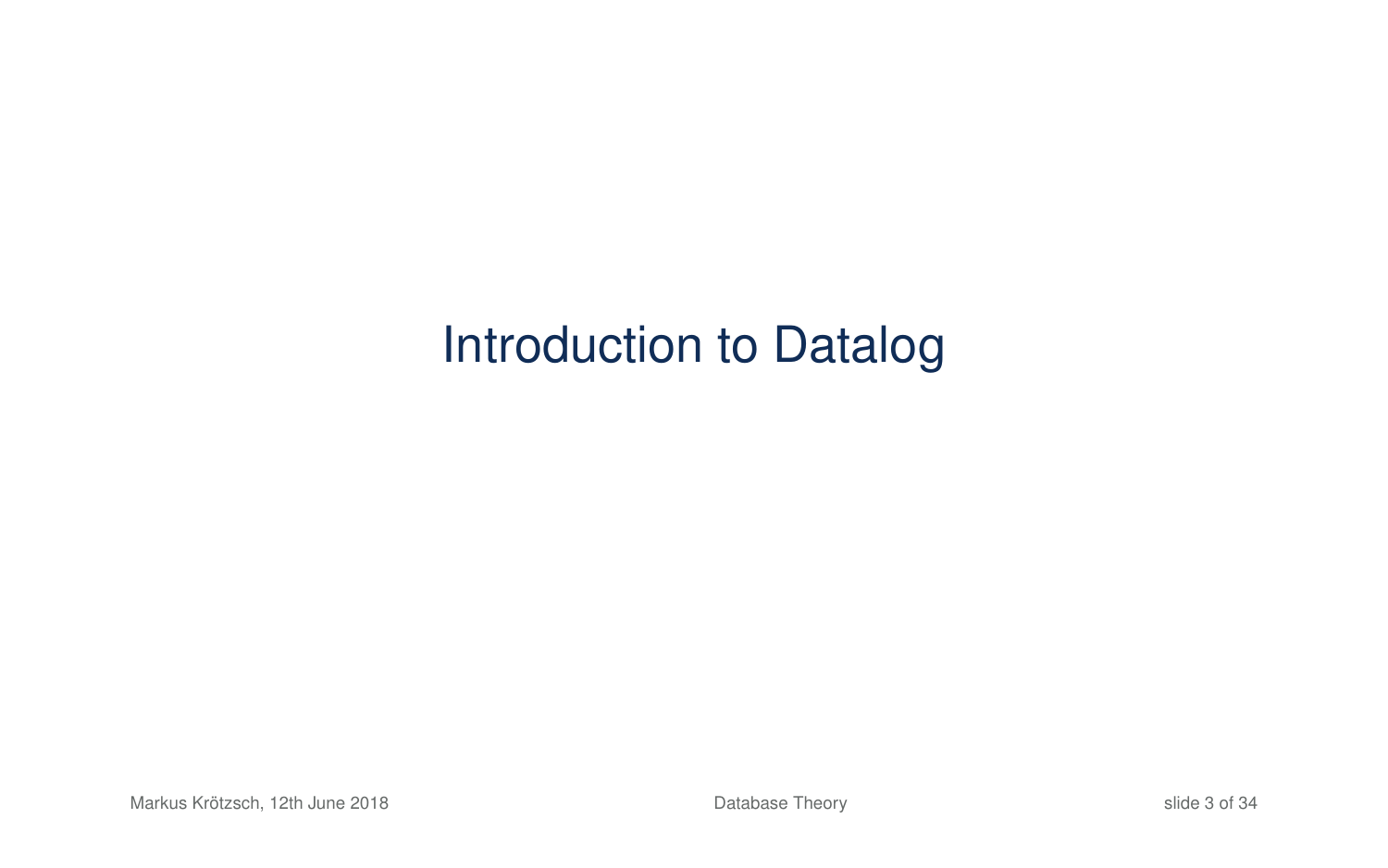#### Introduction to Datalog

Datalog introduces recursion into database queries

- Use deterministic rules to derive new information from given facts
- Inspired by logic programming (Prolog)
- However, no function symbols and no negation
- Studied in AI (knowledge representation) and in databases (query language)

**Example 11.1:** Transitive closure *C* of a binary relation *r*

 $C(x, y) \leftarrow r(x, y)$  $C(x, z) \leftarrow C(x, y) \wedge r(y, z)$ 

Intuition:

- some facts of the form  $r(x, y)$  are given as input, and the rules derive new conclusions *C*(*x*, *y*)
- variables range over all possible values (implicit universal quantifier)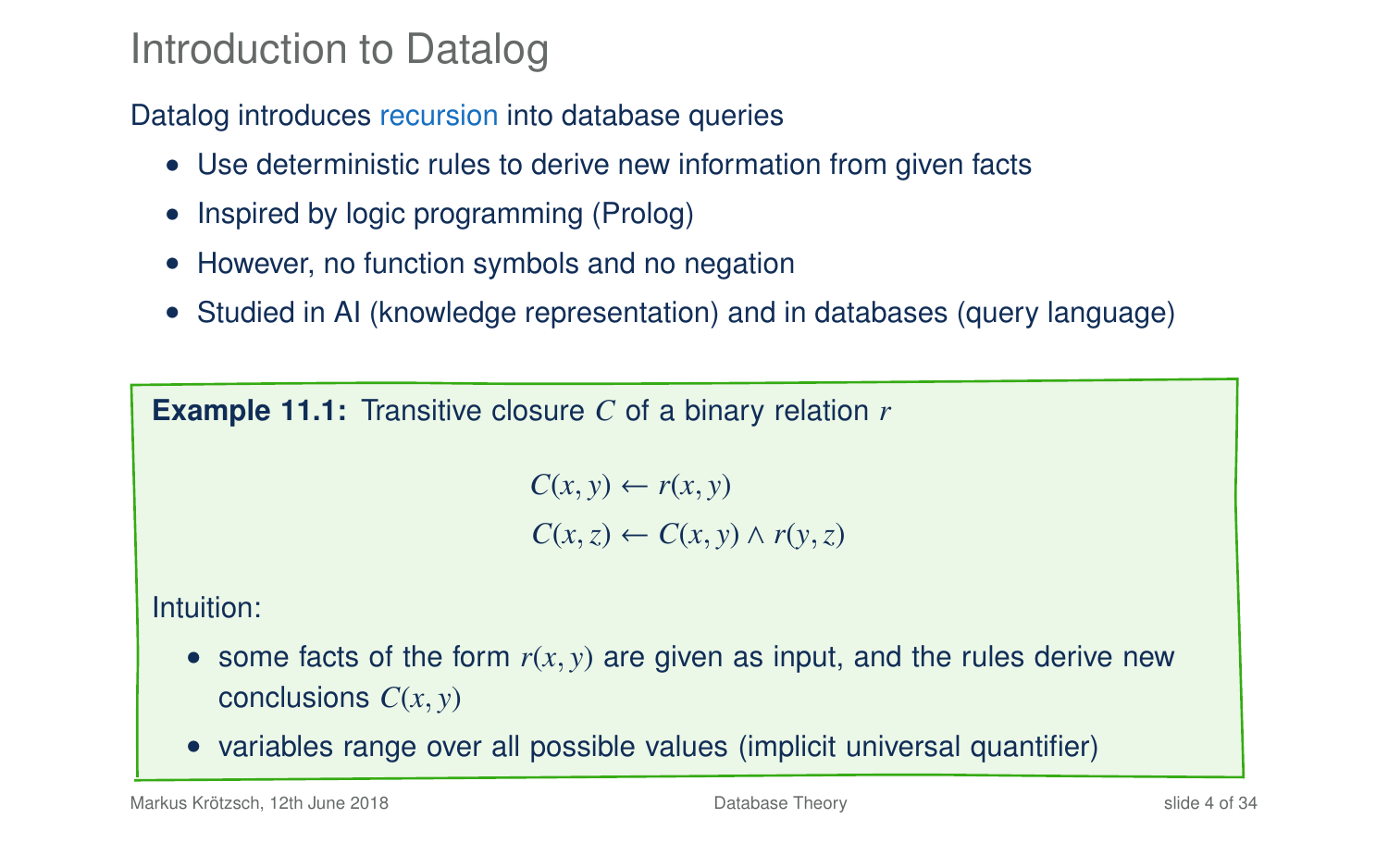**Recall:** A term is a constant or a variable. An atom is a formula of the form  $R(t_1, \ldots, t_n)$ with *R* a predicate symbol (or relation) of arity *n*, and  $t_1, \ldots, t_n$  terms.

**Definition 11.2:** A Datalog rule is an expression of the form:

 $H \leftarrow B_1 \wedge \ldots \wedge B_m$ 

where *H* and  $B_1, \ldots, B_m$  are atoms. *H* is called the head or conclusion;  $B_1 \wedge \ldots \wedge$  $B_m$  is called the body or premise. A rule with empty body  $(m = 0)$  is called a fact. A ground rule is one without variables (i.e., all terms are constants).

A set of Datalog rules is a Datalog program.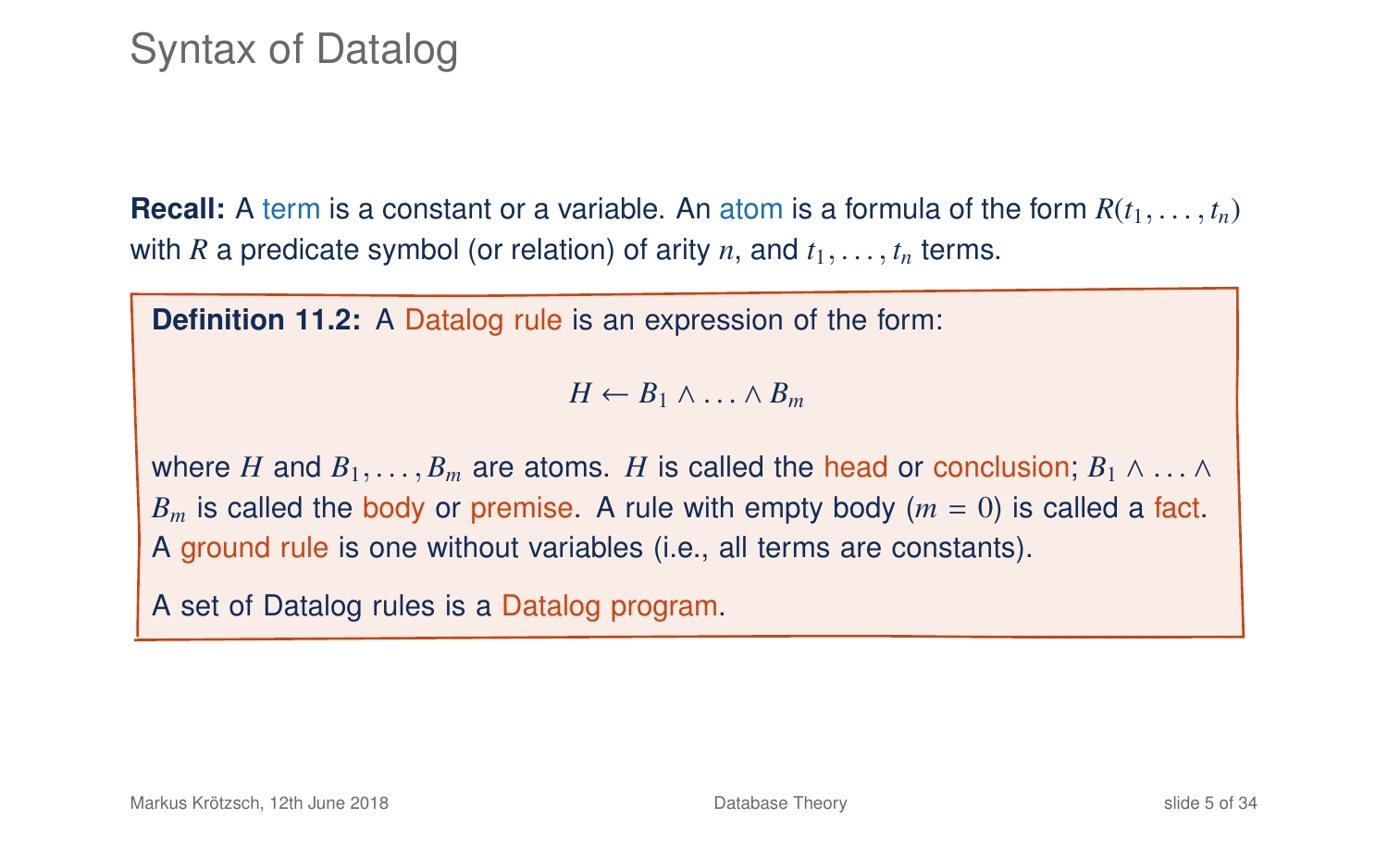#### Datalog: Example

```
father(alice, bob)
  mother(alice, carla)
  mother(evan, carla)
   father(carla, david)
           Parent(x, y) \leftarrow father(x, y)Parent(x, y) \leftarrow mother(x, y)\text{Ancestor}(x, y) \leftarrow \text{Parent}(x, y)Ancestor(x,z) ← Parent(x, y) ∧ Ancestor(y,z)
SameGeneration(x, x)
SameGeneration(x, y) ← Parent(x, v) ∧ Parent(y, w) ∧ SameGeneration(v, w)
```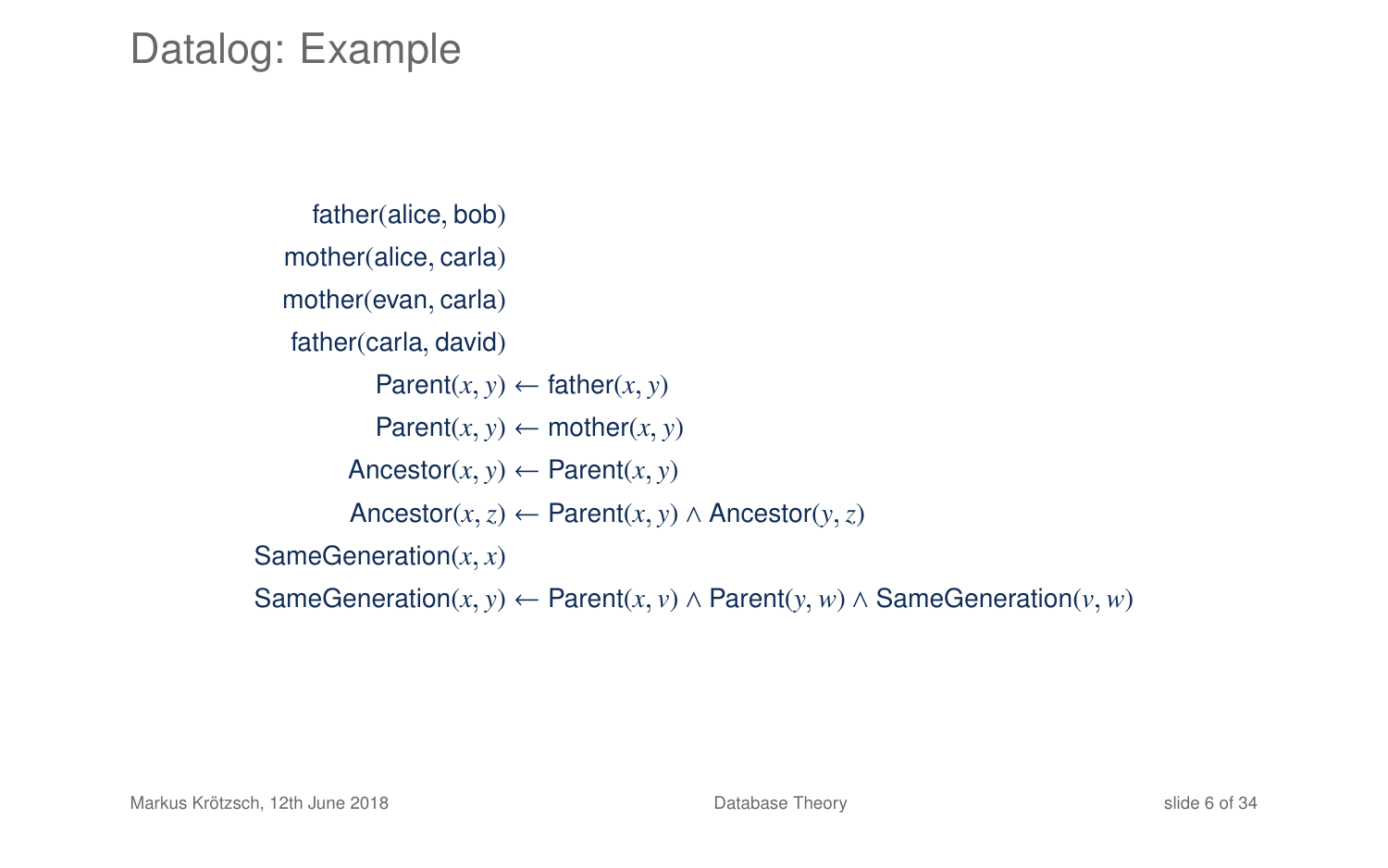#### Datalog Semantics by Deduction

What does a Datalog program express? Usually we are interested in entailed ground atoms

What can be entailed? Informally:

- Restrict to set of constants that occur in program (finite)  $\rightsquigarrow$  universe  $\mathcal U$
- Variables can represent arbitrary constants from this set  $\rightarrow$  ground substitutions map variables to constants
- A rule can be applied if its body is satisfied for some ground substitution **Example 11.3:** The rule Parent $(x, y) \leftarrow$  mother $(x, y)$  can be applied to mother(alice, carla) under substitution  $\{x \mapsto \text{alice}, y \mapsto \text{carla}\}.$
- If a rule is applicable under some ground substitution, then the according instance of the rule head is entailed.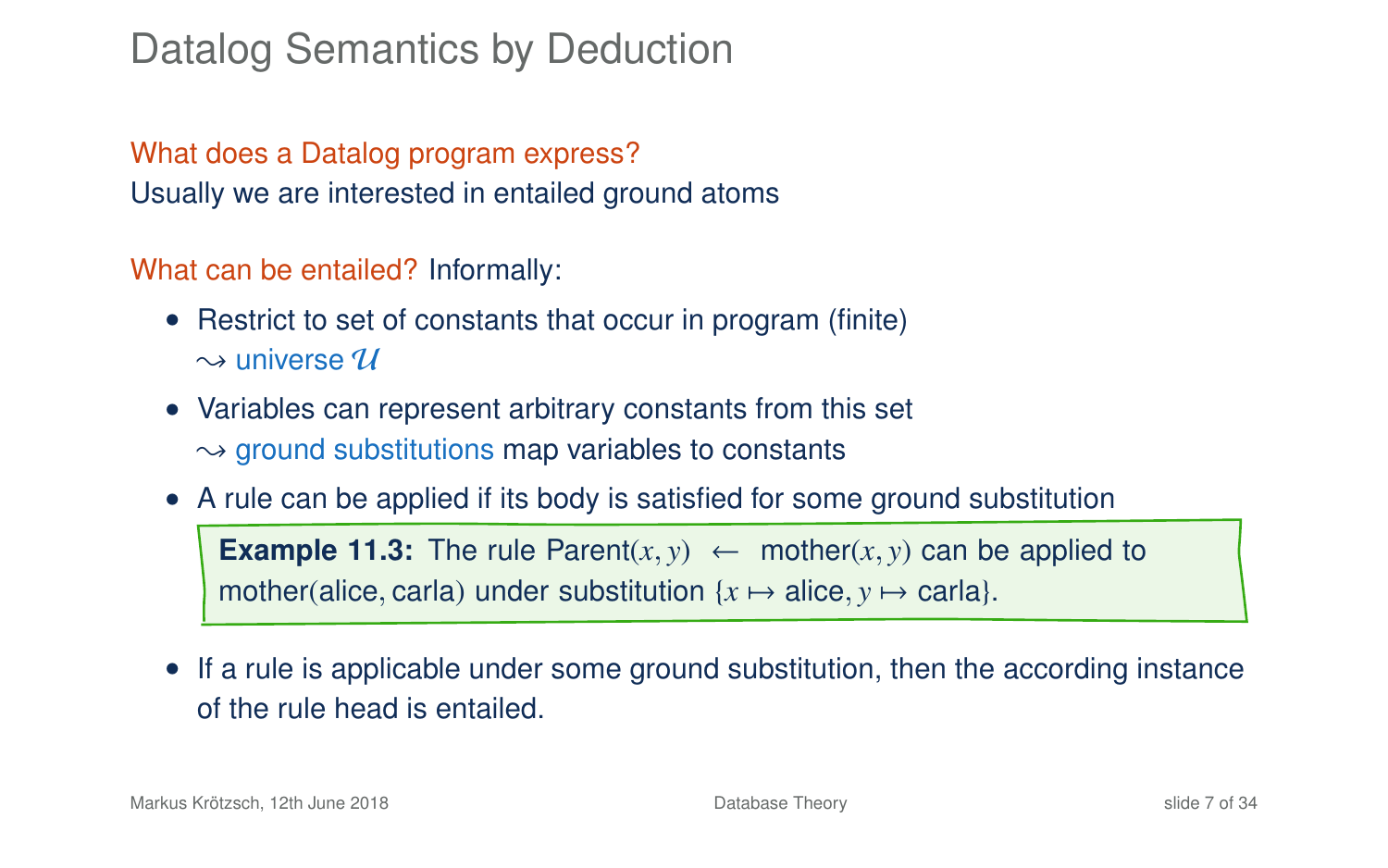### Datalog Semantics by Deduction (2)

An inductive definition of what can be derived:

**Definition 11.4:** Consider a Datalog program *P*. The set of ground atoms that can be derived from *P* is the smallest set of atoms *A* for which there is a rule  $H \leftarrow B_1 \wedge \ldots \wedge B_n$  and a ground substitution  $\theta$  such that

- $A = H\theta$ , and
- for each  $i \in \{1, \ldots, n\}$ ,  $B_i \theta$  can be derived from *P*.

#### **Notes:**

- $n = 0$  for ground facts, so they can always be derived (induction base)
- if variables in the head do not occur in the body, they can be any constant from the universe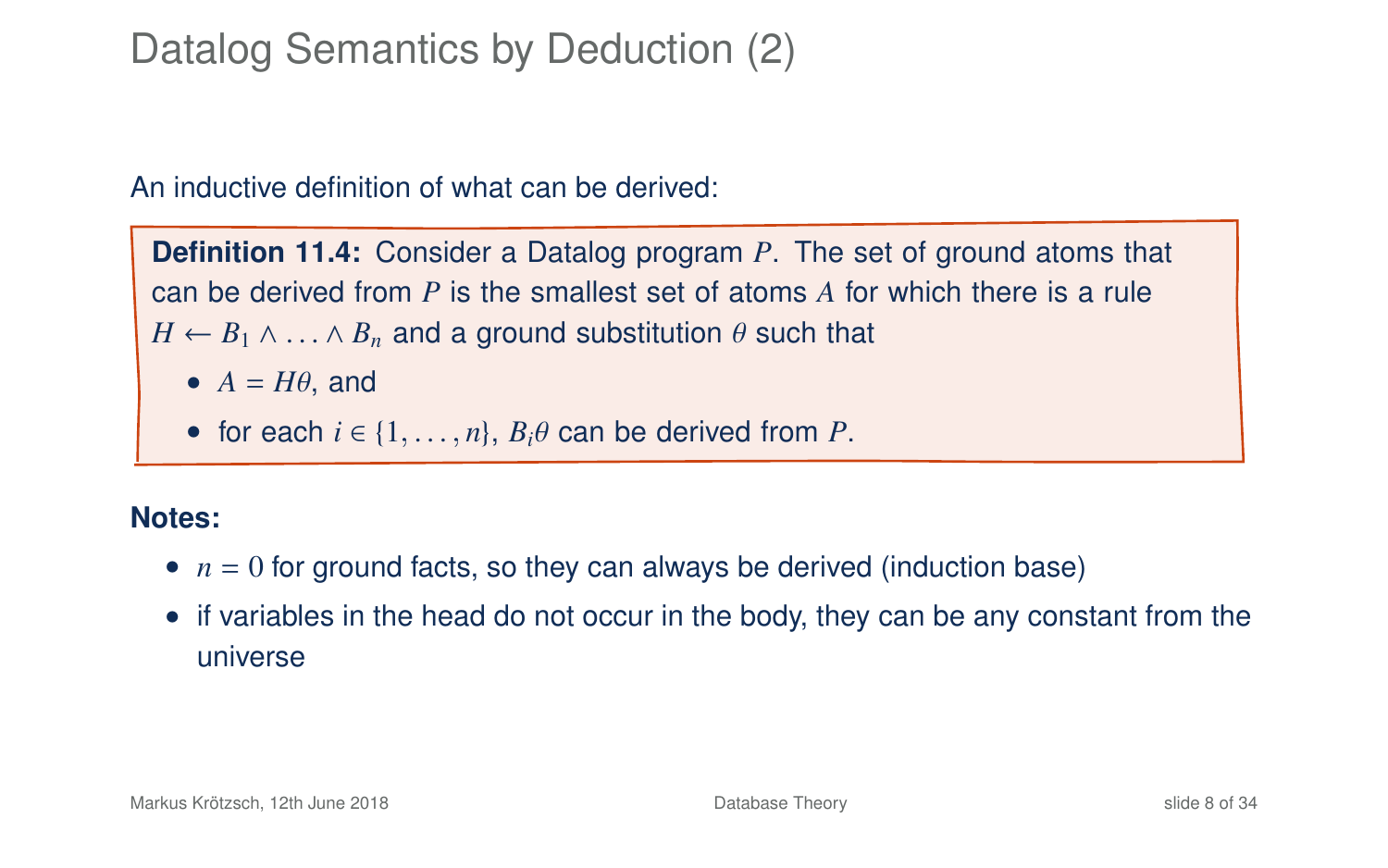#### Datalog Deductions as Proof Trees

We can think of deductions as tree structures:



Markus Krötzsch, 12th June 2018 [Database Theory](#page-0-0) slide 9 of 34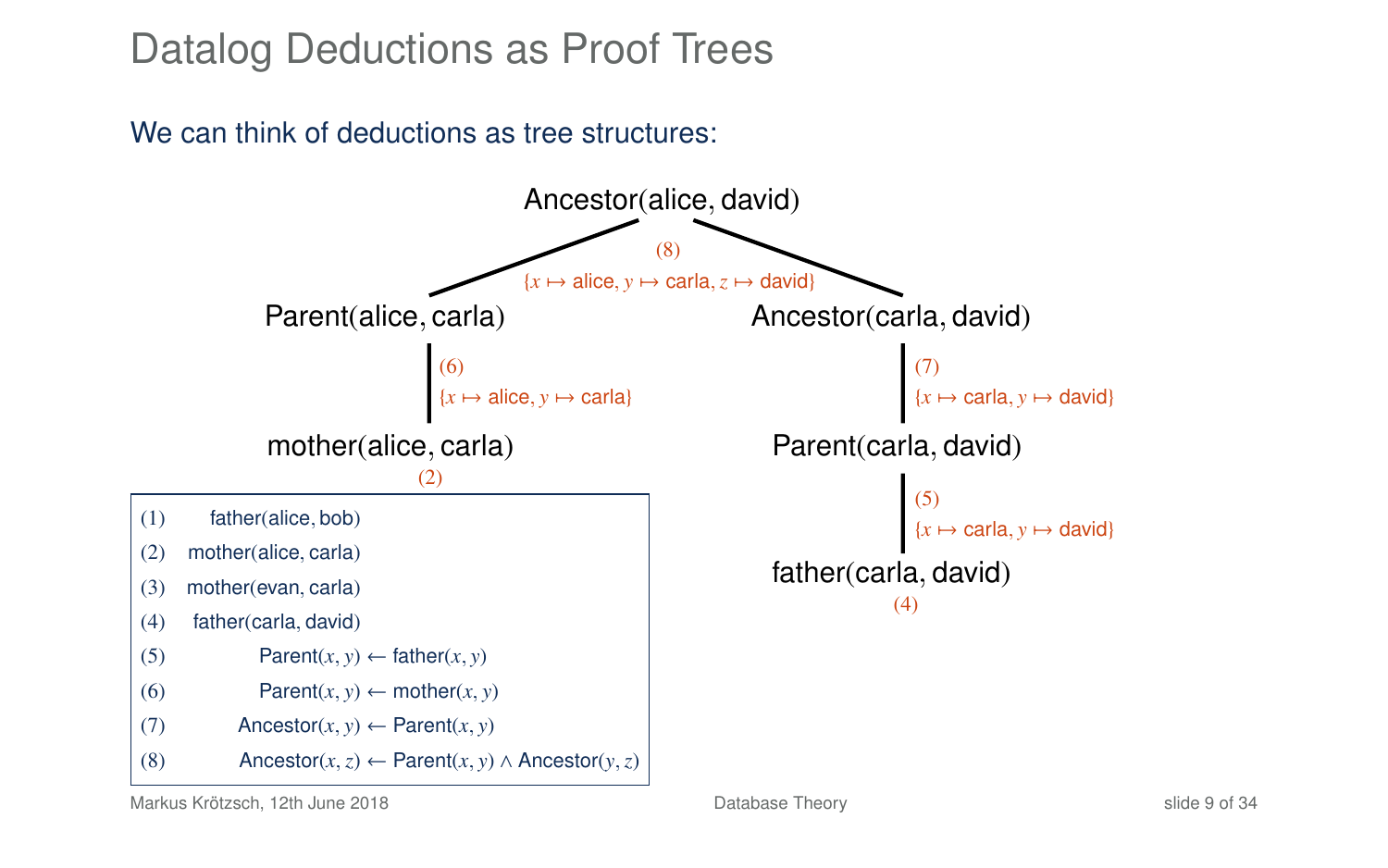### Datalog Semantics by Least Fixed Point

Instead of using substitutions, we can also ground programs:

**Definition 11.5:** The grounding ground(*P*) of a Datalog program *P* is the set of all ground rules that can be obtained from rules in *P* by uniformly replacing variables with constants from the universe.

Derivations are described by the immediate consequence operator  $T<sub>P</sub>$  that maps sets of ground facts *I* to sets of ground facts  $T_P(I)$ :

- $T_P(I) = \{H \mid H \leftarrow B_1 \land \ldots \land B_n \in \text{ground}(P) \text{ and } B_1, \ldots, B_n \in I\}$
- Least fixed point of  $T_P$ : smallest set *L* such that  $T_P(L) = L$
- Bottom-up computation:  $T_p^0 = \emptyset$  and  $T_p^{i+1} = T_p(T_p^i)$
- The least fixed point of  $T_P$  is  $T_P^{\infty} = \bigcup_{i \geq 0} T_P^i$  (exercise)

**Observation:** Ground atom *A* is derived from *P* if and only if  $A \in T_P^{\infty}$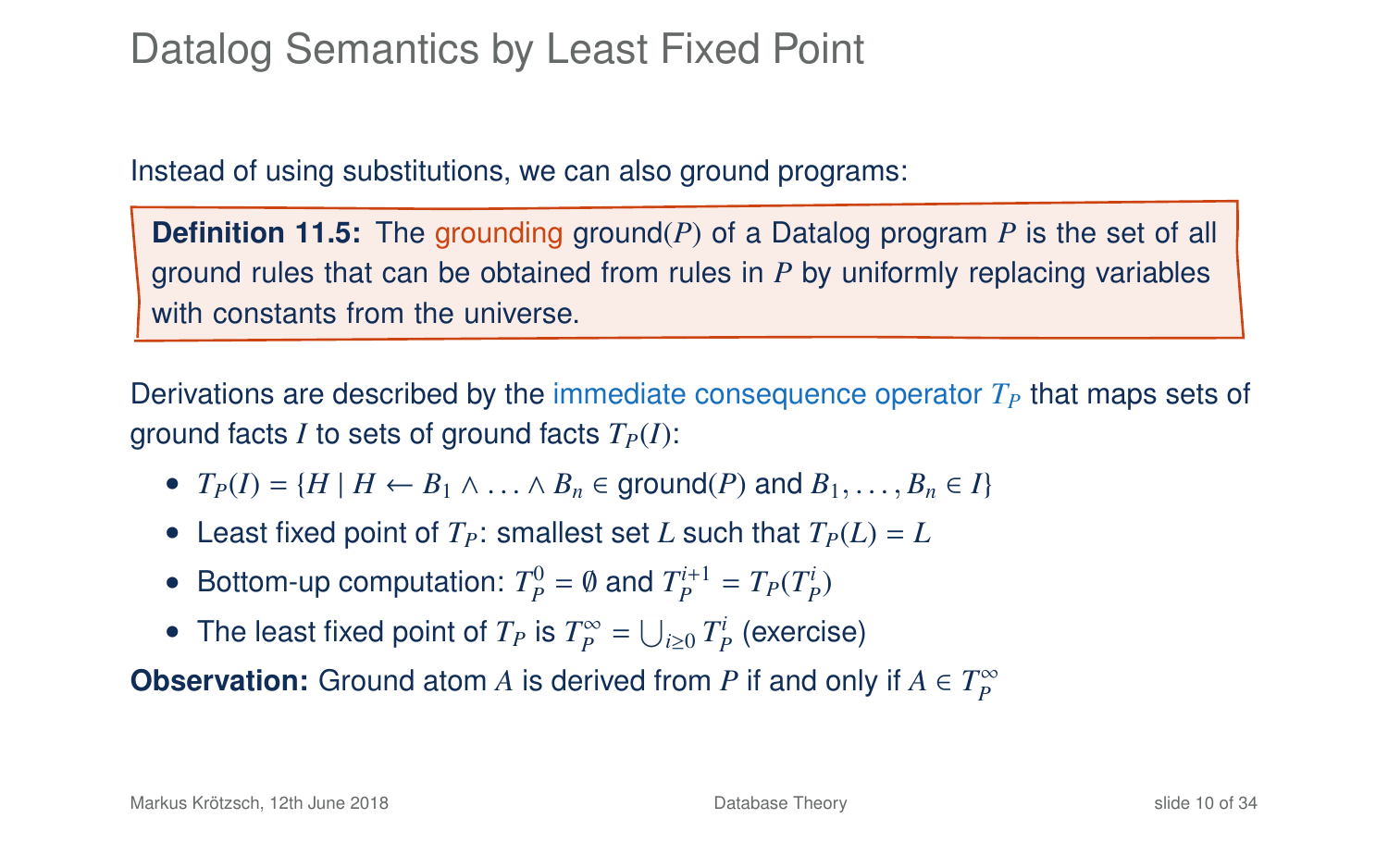#### Datalog Semantics by Least Model

We can also read Datalog rules as universally quantified implications

**Example 11.6:** The rule

Ancestor(*x*, *z*) ← Parent(*x*, *y*) ∧ Ancestor(*y*, *z*)

corresponds to the implication

<sup>∀</sup>*x*, *<sup>y</sup>*,*z*.Parent(*x*, *<sup>y</sup>*) <sup>∧</sup> Ancestor(*y*,*z*) <sup>→</sup> Ancestor(*x*,*z*).

A set of FO implications may have many models  $\rightarrow$  consider least model over the domain defined by the universe

**Theorem 11.7:** A fact is entailed by the least model of a Datalog program if and only if it can be derived from the Datalog program.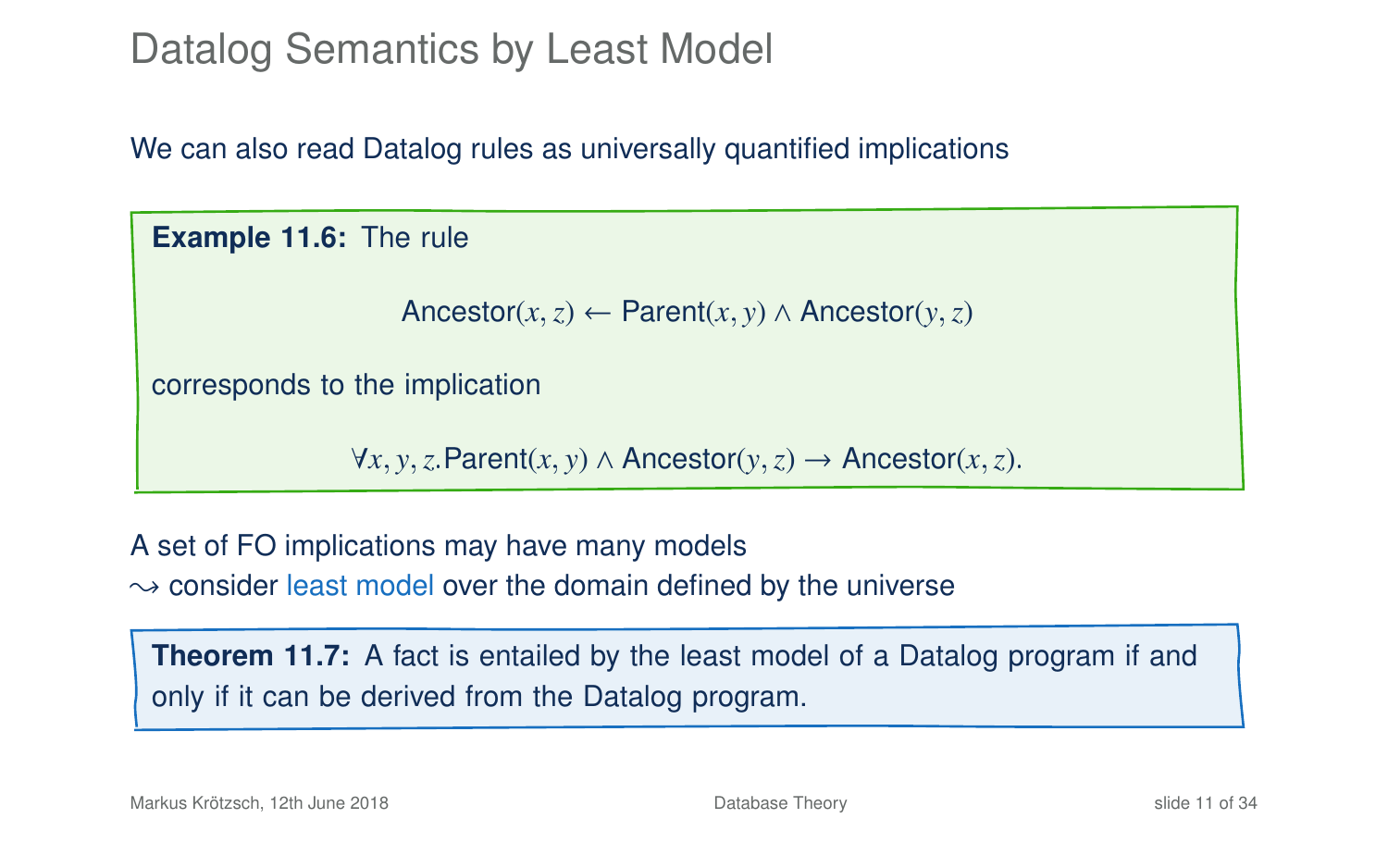#### Datalog Semantics: Overview

There are three equivalent ways of defining Datalog semantics:

- Proof-theoretic: What can be proven deductively?
- Operational: What can be computed bottom up?
- Model-theoretic: What is true in the least model?

In each case, we restrict to the universe of given constants.  $\sim$  similar to active domain semantics in databases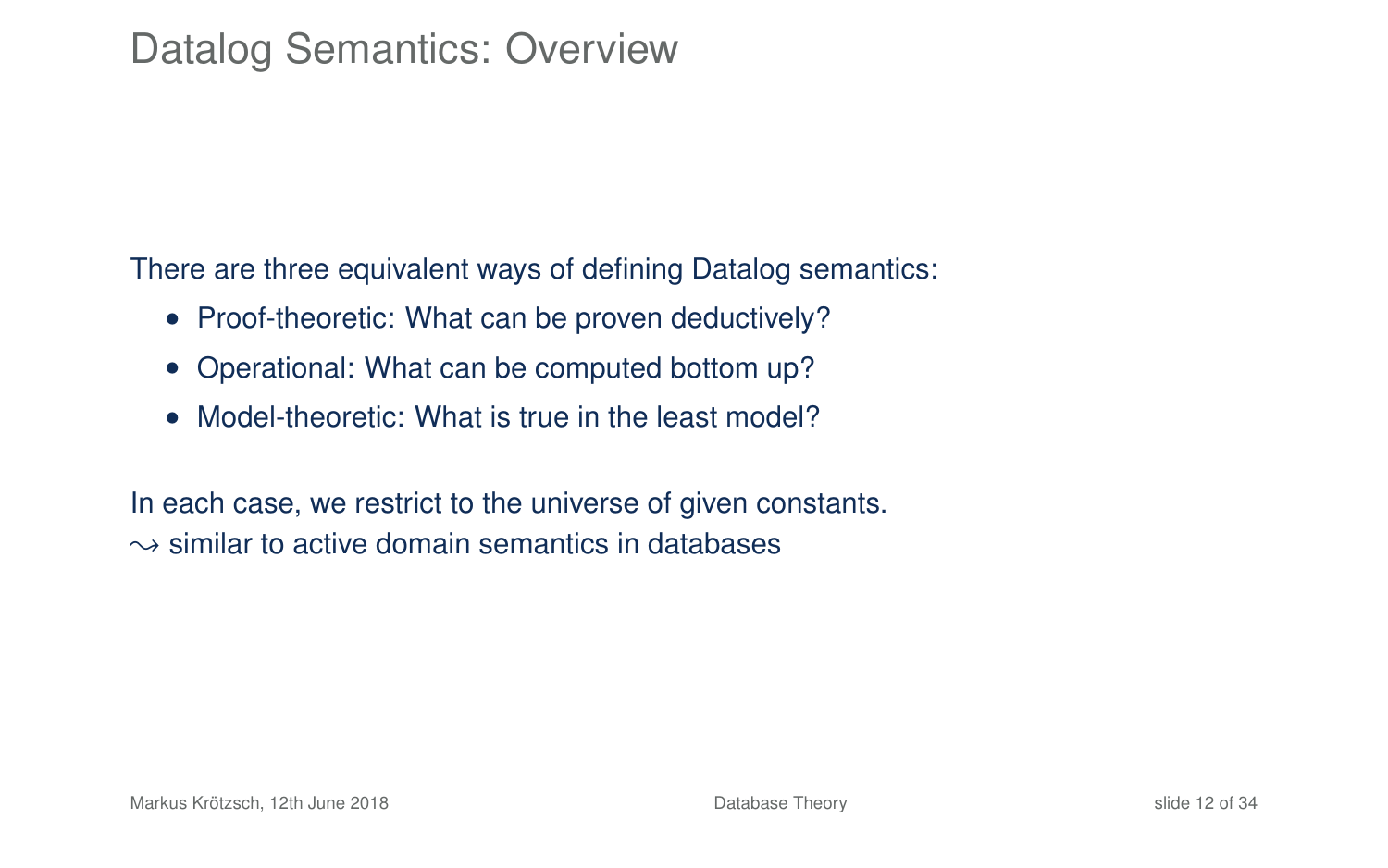### Datalog as a Query Language

How can we use Datalog to query databases?  $\rightsquigarrow$  View database as set of ground facts  $\rightarrow$  Specify which predicate vields the query result

**Definition 11.8:** A Datalog query is a pair  $\langle R, P \rangle$ , where *P* is a Datalog program and *R* is the answer predicate. The result of the query is the set of *R*-facts entailed by *P*.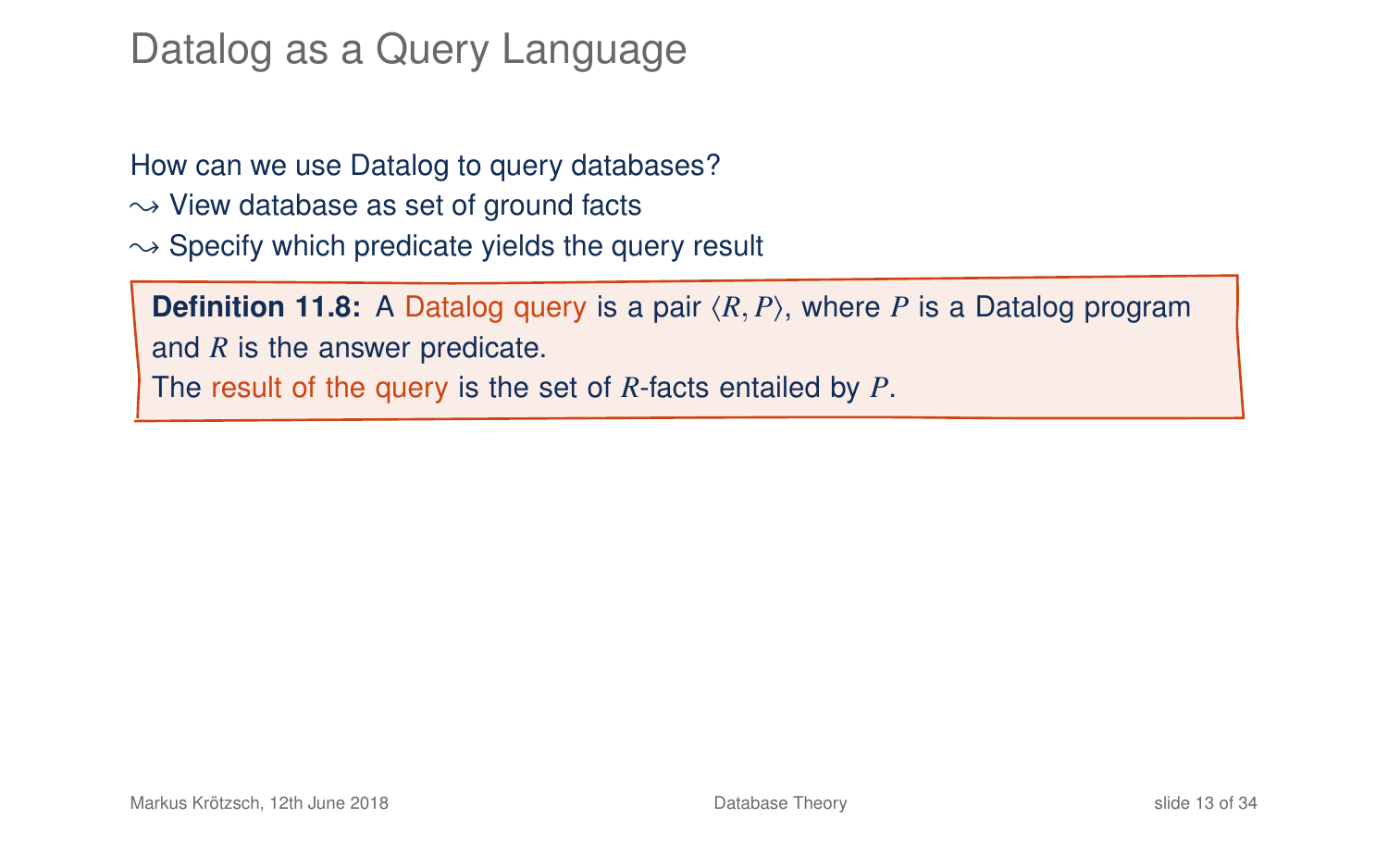### Datalog as a Query Language

How can we use Datalog to query databases?  $\rightarrow$  View database as set of ground facts  $\rightarrow$  Specify which predicate yields the query result

**Definition 11.8:** A Datalog query is a pair  $\langle R, P \rangle$ , where P is a Datalog program and *R* is the answer predicate. The result of the query is the set of *R*-facts entailed by *P*.

Datalog queries distinguish "given" relations from "derived" ones:

- predicates that occur in a head of *P* are intensional database (IDB) predicates
- predicates that only occur in bodies are extensional database (EDB) predicates

**Requirement:** database relations used as EDB predicates only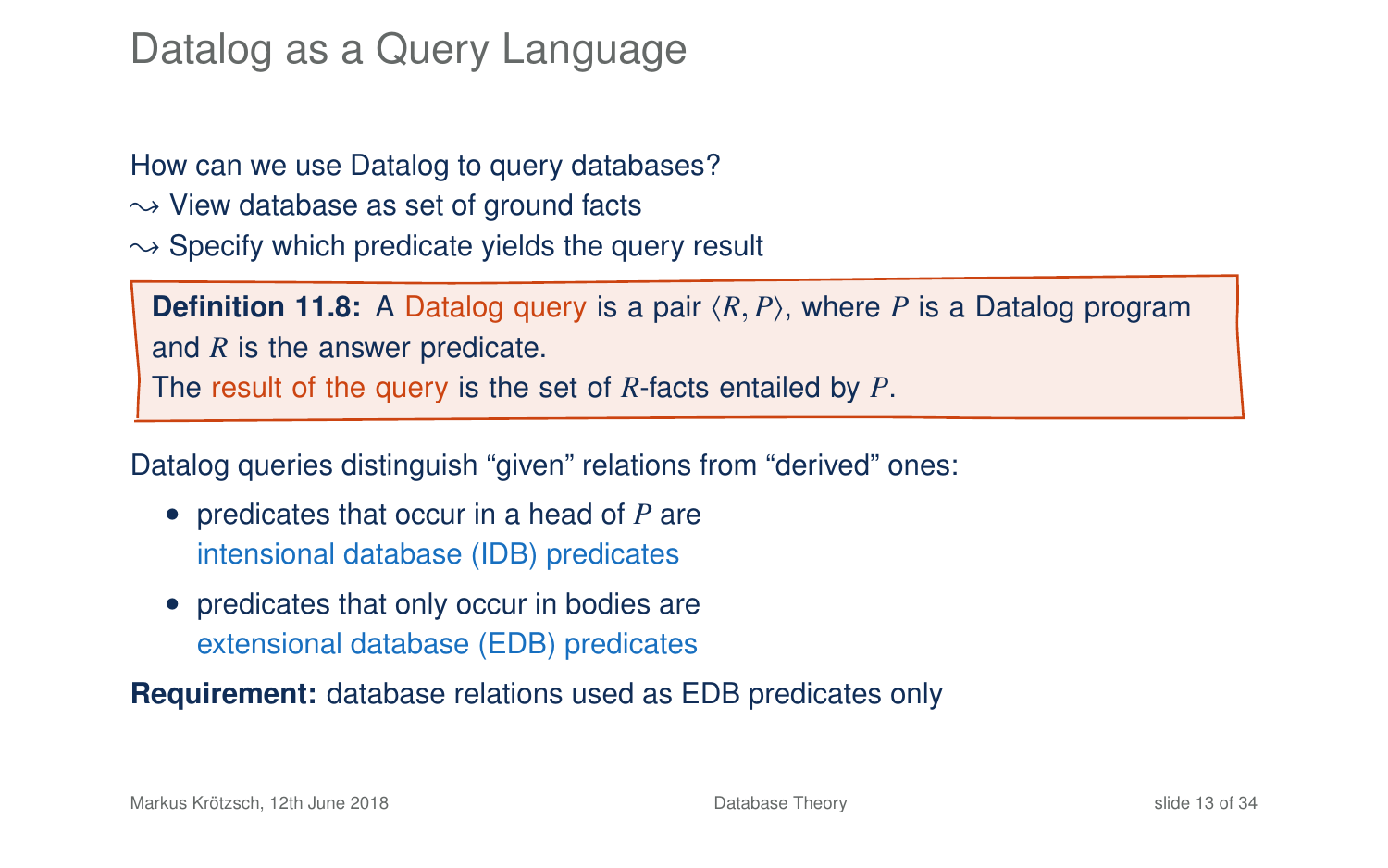A conjunctive query  $\exists y_1, \ldots, y_m.A_1 \wedge \ldots \wedge A_\ell$  with answer variables  $x_1, \ldots, x_n$  can be expressed as a Datalog query  $\langle Ans, P \rangle$  where *P* has the single rule:

 $Ans(x_1, \ldots, x_n) \leftarrow A_1 \wedge \ldots \wedge A_\ell$ 

Unions of CQs can also be expressed (how?)

**Intuition:** Datalog generalises UCQs by adding recursion.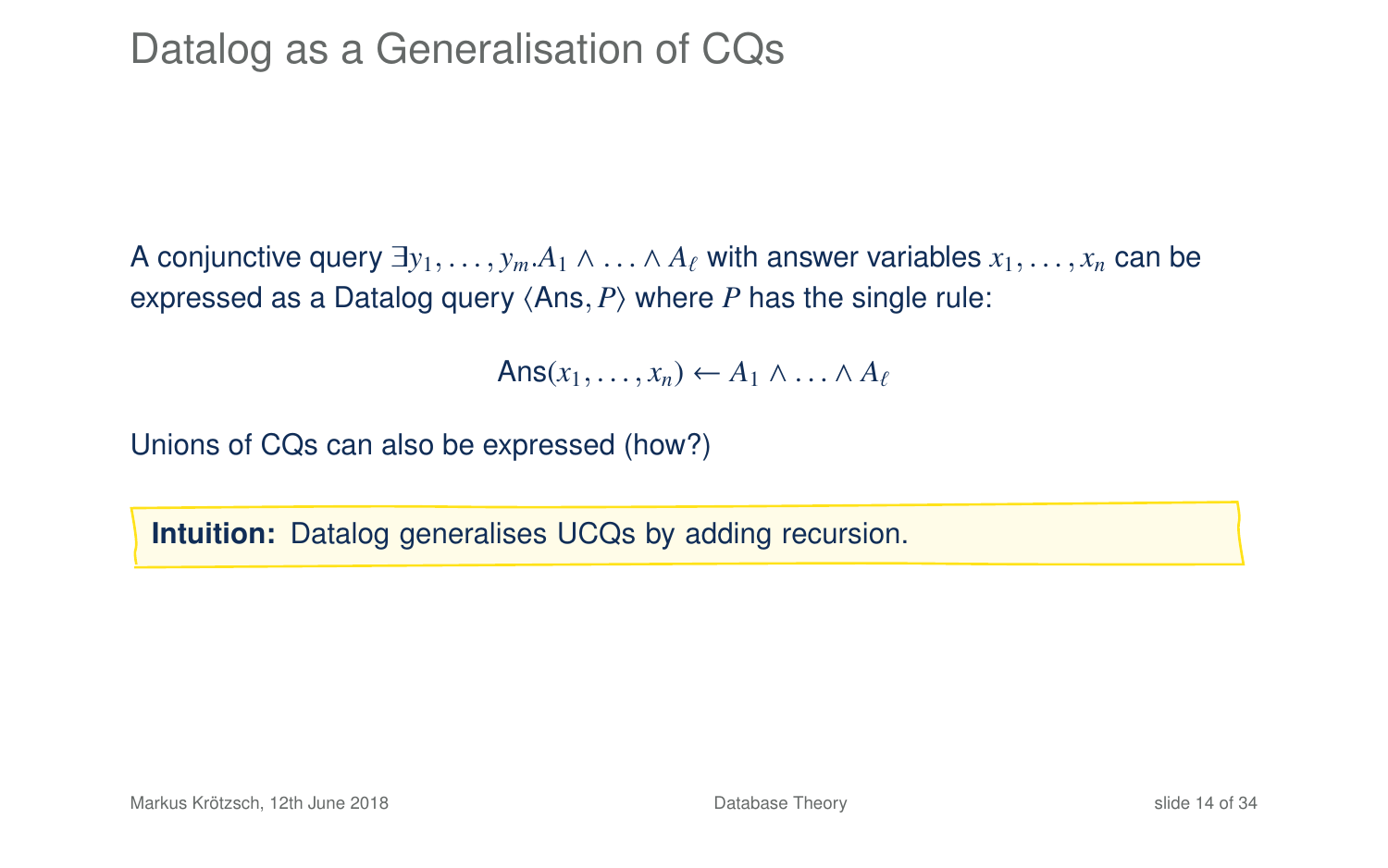#### Datalog and UCQs

We can make the relationship of Datalog and UCQs more precise:

**Definition 11.9:** For a Datalog program *P*:

- An IDB predicate *R* depends on an IDB predicate *S* if *P* contains a rule with *R* in the head and *S* in the body.
- <span id="page-15-0"></span>• *P* is non-recursive if there is no cyclic dependency.

**Theorem 11.10:** UCQs have the same expressivity as non-recursive Datalog.

That is: a query mapping can be expressed by some UCQ if and only if it can be expressed by a non-recursive Datalog program.

However, Datalog can be exponentially more succinct (shorter), as illustrated in an exercise.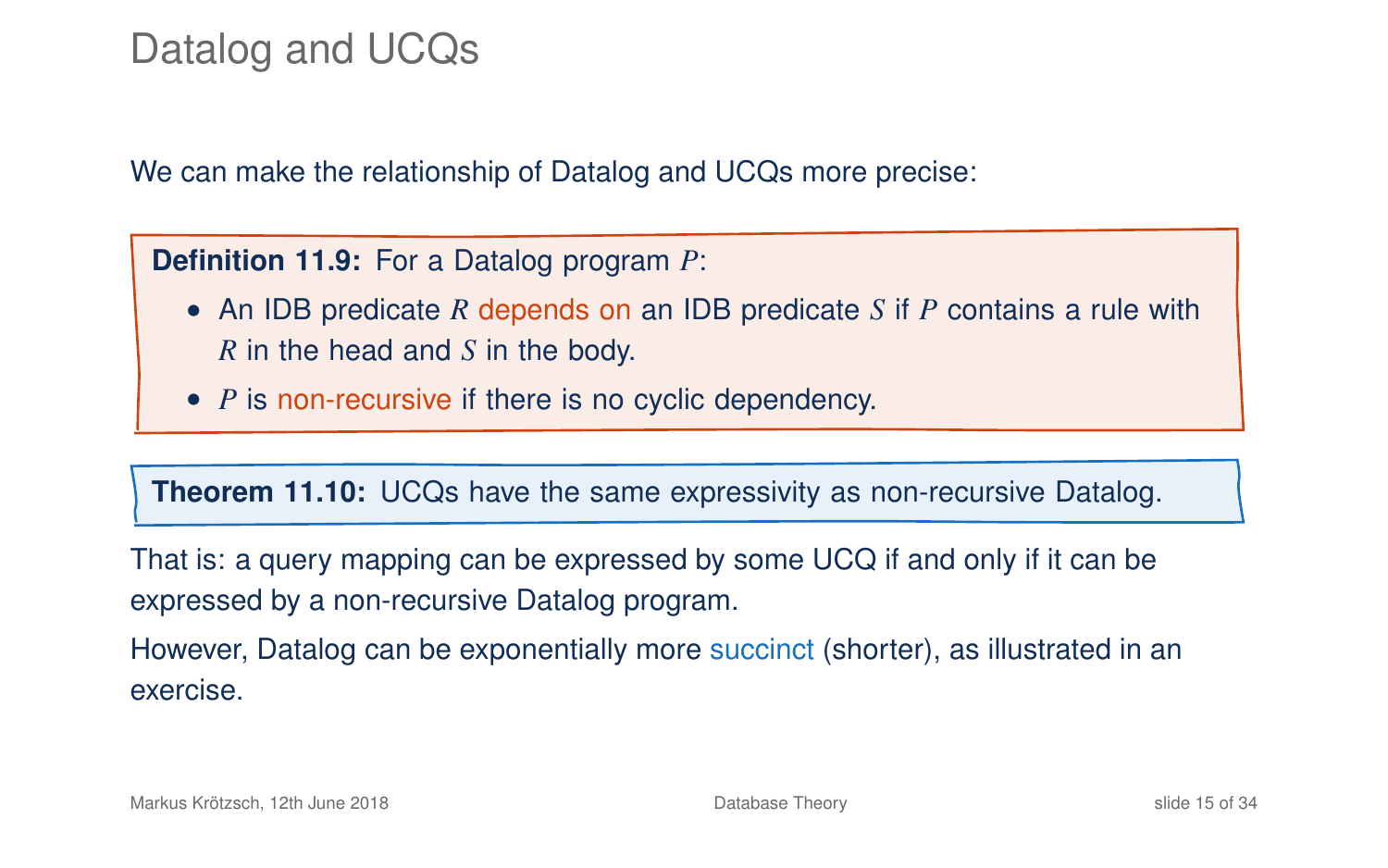**Theorem 11[.10:](#page-15-0)** UCQs have the same expressivity as non-recursive Datalog.

**Proof:** "Non-recursive Datalog can express UCQs": Just discussed.

"UCQs can express non-recursive Datalog"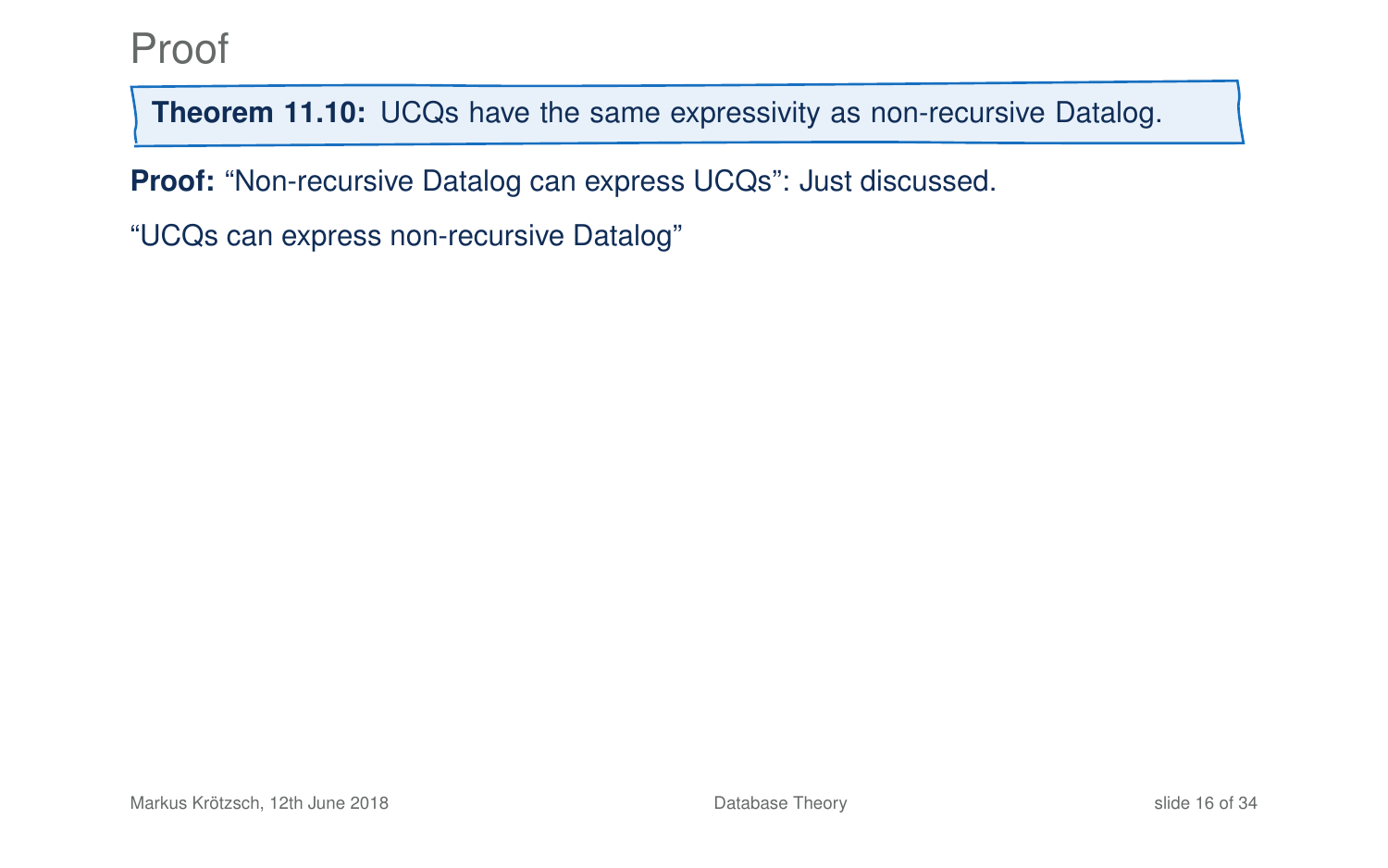**Theorem 11[.10:](#page-15-0)** UCQs have the same expressivity as non-recursive Datalog.

**Proof:** "Non-recursive Datalog can express UCQs": Just discussed.

"UCQs can express non-recursive Datalog": Obtained by resolution:

- Given rules  $\rho_1 : R(s_1, \ldots, s_n) \leftarrow C_1 \wedge \ldots \wedge C_\ell$  and  $\rho_2: H \leftarrow B_1 \wedge \ldots \wedge R(t_1, \ldots, t_n) \wedge \ldots \wedge B_m$ (w.l.o.g. having no variables in common with  $\rho_1$ )
- such that  $R(t_1, \ldots, t_n)$  and  $R(s_1, \ldots, s_n)$  unify with most general unifier  $\sigma$ ,
- the resolvent of  $\rho_1$  and  $\rho_2$  with respect to  $\sigma$  is  $H\sigma \leftarrow B_1\sigma \wedge \ldots \wedge C_1\sigma \wedge \ldots \wedge C_\ell\sigma \wedge \ldots \wedge B_m\sigma.$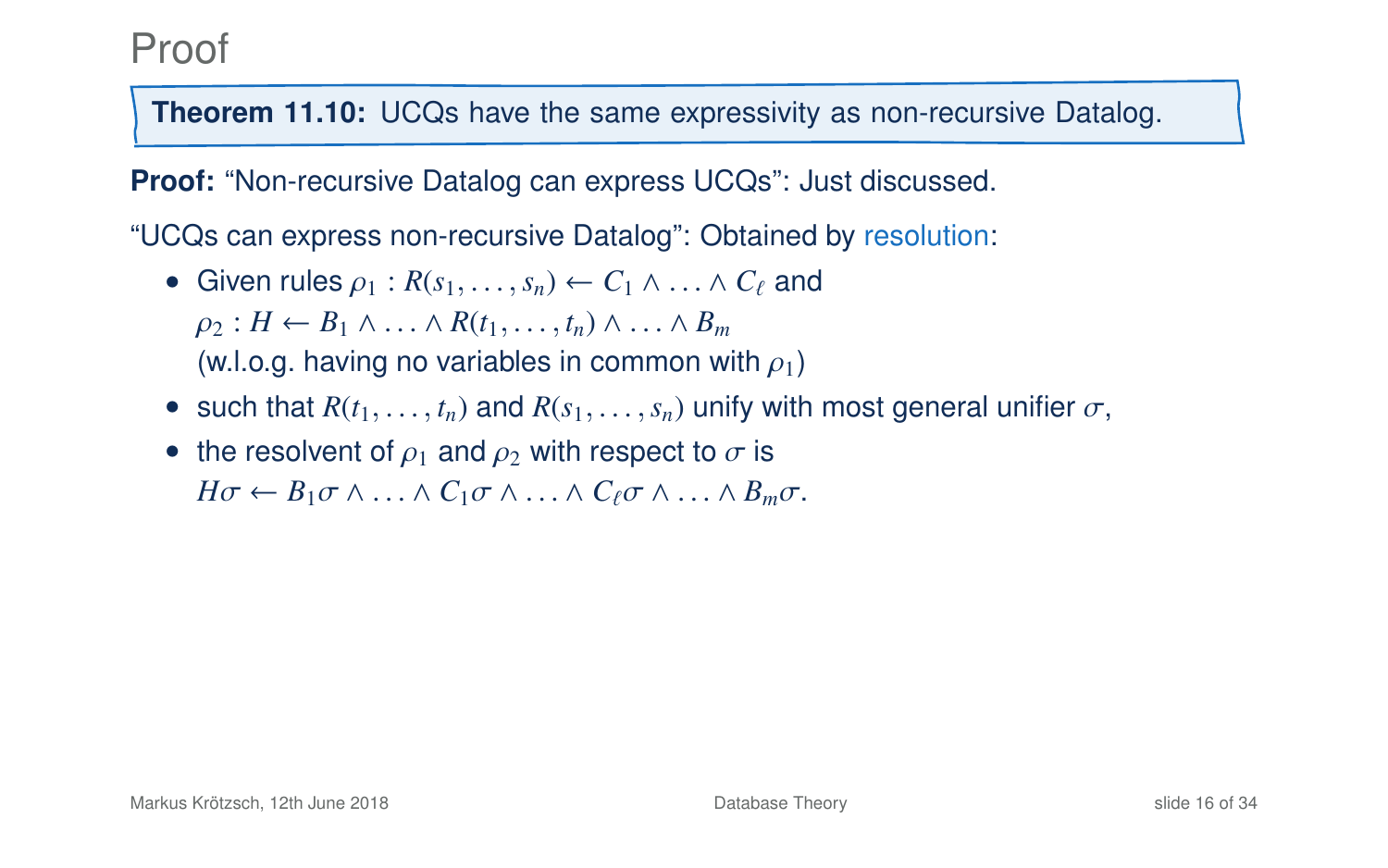**Theorem 11[.10:](#page-15-0)** UCQs have the same expressivity as non-recursive Datalog.

**Proof:** "Non-recursive Datalog can express UCQs": Just discussed.

"UCQs can express non-recursive Datalog": Obtained by resolution:

- Given rules  $\rho_1 : R(s_1, \ldots, s_n) \leftarrow C_1 \wedge \ldots \wedge C_\ell$  and  $\rho_2: H \leftarrow B_1 \wedge \ldots \wedge R(t_1, \ldots, t_n) \wedge \ldots \wedge B_m$ (w.l.o.g. having no variables in common with  $\rho_1$ )
- such that  $R(t_1, \ldots, t_n)$  and  $R(s_1, \ldots, s_n)$  unify with most general unifier  $\sigma$ ,
- the resolvent of  $\rho_1$  and  $\rho_2$  with respect to  $\sigma$  is  $H\sigma \leftarrow B_1\sigma \wedge \ldots \wedge C_1\sigma \wedge \ldots \wedge C_\ell\sigma \wedge \ldots \wedge B_m\sigma.$

Unfolding of *R* means to simultaneously resolve all occurrences of *R* in bodies of any rule, in all possible ways. After adding all these resolvents, we can delete all rules that contain *R* in body or head (assuming that *R* is not the answer predicate).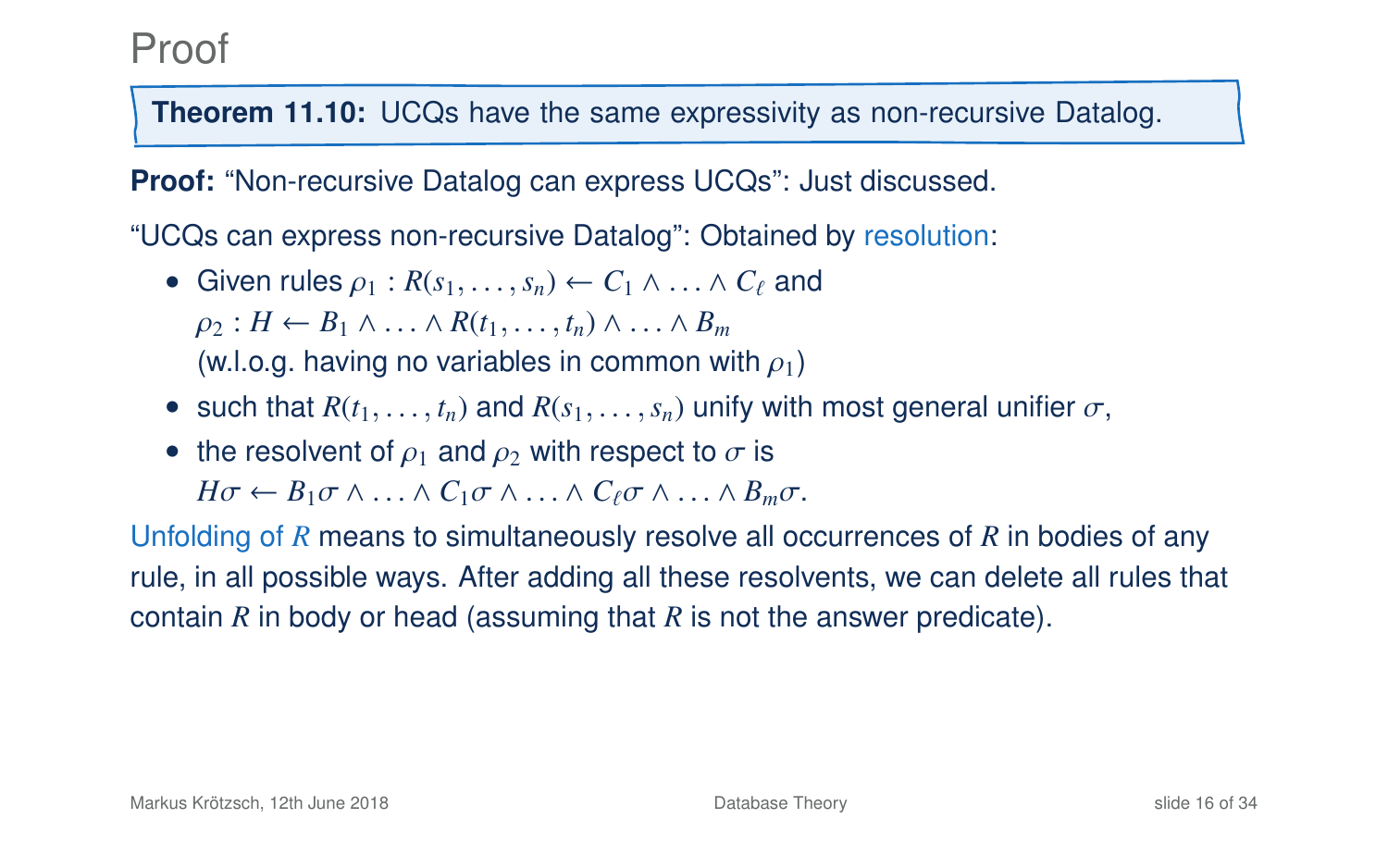**Theorem 11[.10:](#page-15-0)** UCQs have the same expressivity as non-recursive Datalog.

**Proof:** "Non-recursive Datalog can express UCQs": Just discussed.

"UCQs can express non-recursive Datalog": Obtained by resolution:

- Given rules  $\rho_1 : R(s_1, \ldots, s_n) \leftarrow C_1 \wedge \ldots \wedge C_\ell$  and  $\rho_2: H \leftarrow B_1 \wedge \ldots \wedge R(t_1, \ldots, t_n) \wedge \ldots \wedge B_m$ (w.l.o.g. having no variables in common with  $\rho_1$ )
- such that  $R(t_1, \ldots, t_n)$  and  $R(s_1, \ldots, s_n)$  unify with most general unifier  $\sigma$ ,
- the resolvent of  $\rho_1$  and  $\rho_2$  with respect to  $\sigma$  is  $H\sigma \leftarrow B_1\sigma \wedge \ldots \wedge C_1\sigma \wedge \ldots \wedge C_\ell\sigma \wedge \ldots \wedge B_m\sigma.$

Unfolding of *R* means to simultaneously resolve all occurrences of *R* in bodies of any rule, in all possible ways. After adding all these resolvents, we can delete all rules that contain *R* in body or head (assuming that *R* is not the answer predicate).

Now given a non-recursive Datalog program, unfold each non-answer predicate (in any order).  $\rightarrow$  program with only the answer predicate in heads (requires non-recursiveness). This is easy to express as UCQ (using equality to handle constants in heads).  $\Box$ 

Markus Krötzsch, 12th June 2018 **[Database Theory](#page-0-0)** Database Theory **Slide 16 of 34** Side 16 of 34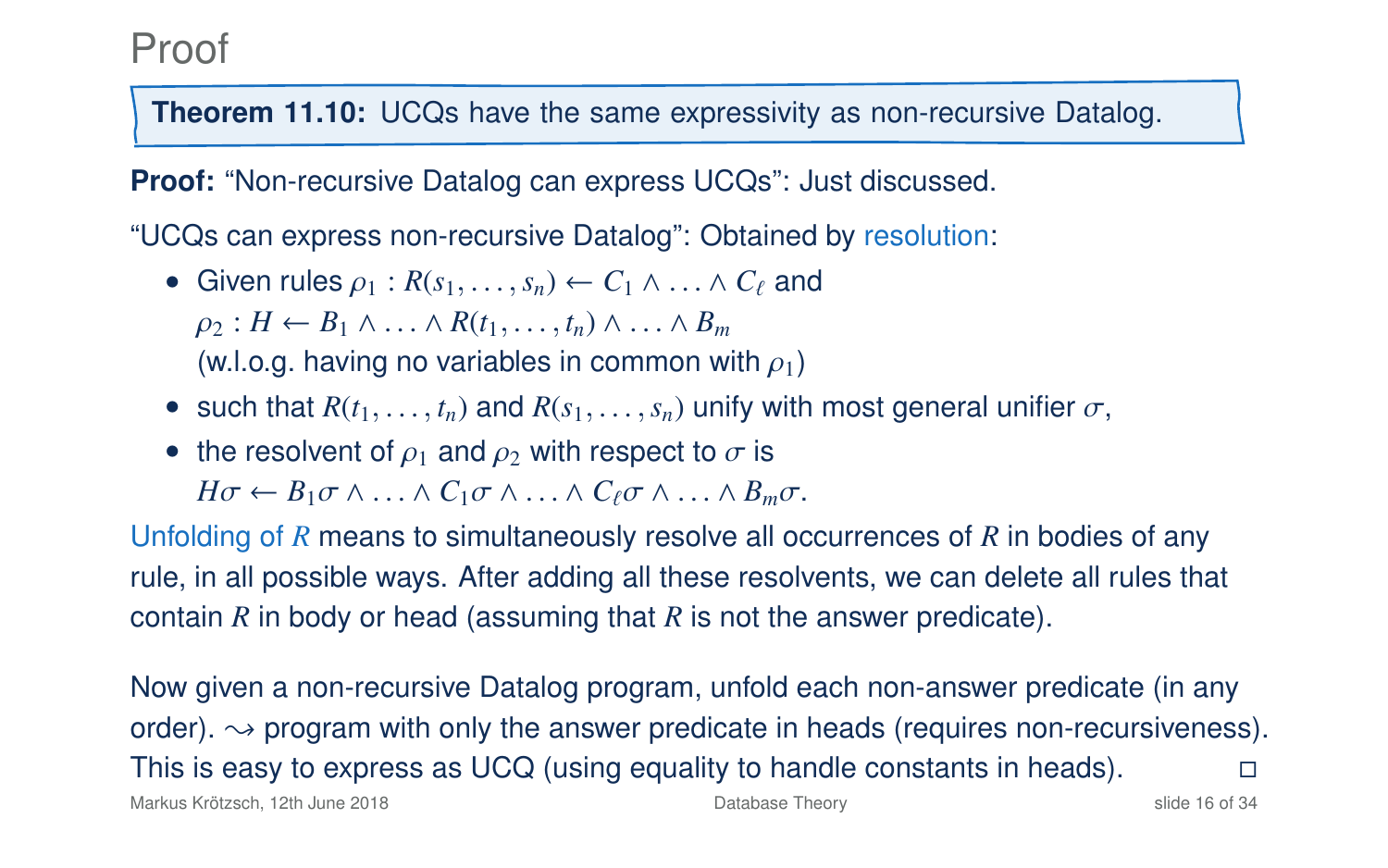### Datalog and Domain Independence

Domain independence was considered useful for FO queries  $\rightarrow$  results should not change if domain changes

Several solutions:

- Active domain semantics: restrict to elements mentioned in database or query
- Domain-independent queries: restrict to query where domain does not matter
- Safe-range queries: decidable special case of domain independence

Our definition of Datalog uses the active domain (=Herbrand universe) to ensure domain independence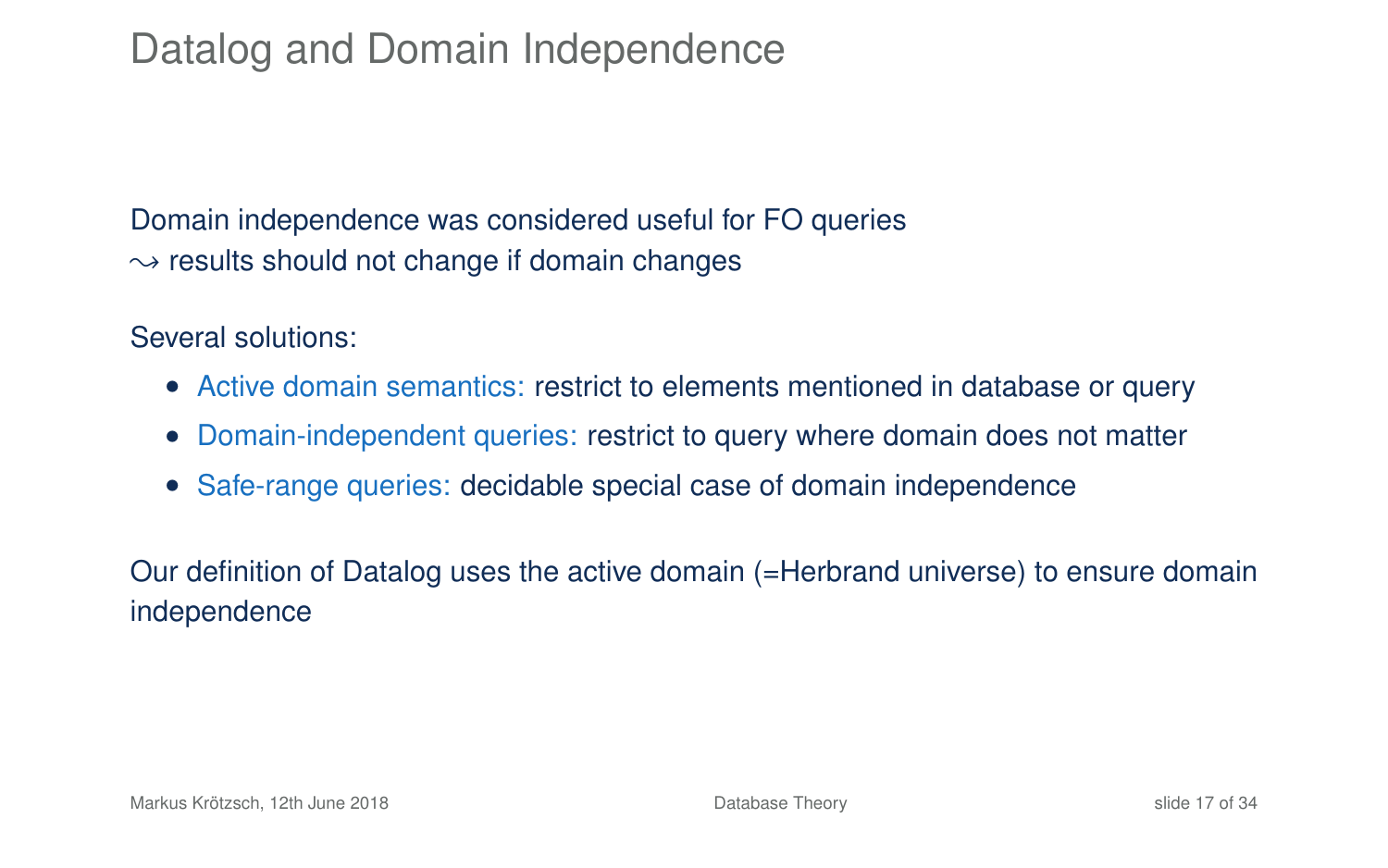### Safe Datalog Queries

Similar to safe-range FO queries, there are also simple syntactic conditions that ensure domain independence for Datalog:

**Definition 11.11:** A Datalog rule is safe if all variables in its head also occur in its body. A Datalog program/query is safe if all of its rules are.

Simple observations:

- safe Datalog queries are domain independent
- every Datalog query can be expressed as a safe Datalog query . . .
- ... and un-safe queries are not much more succinct either (exercise)

Some texts require Datalog queries to be safe in general but in most contexts there is no real need for this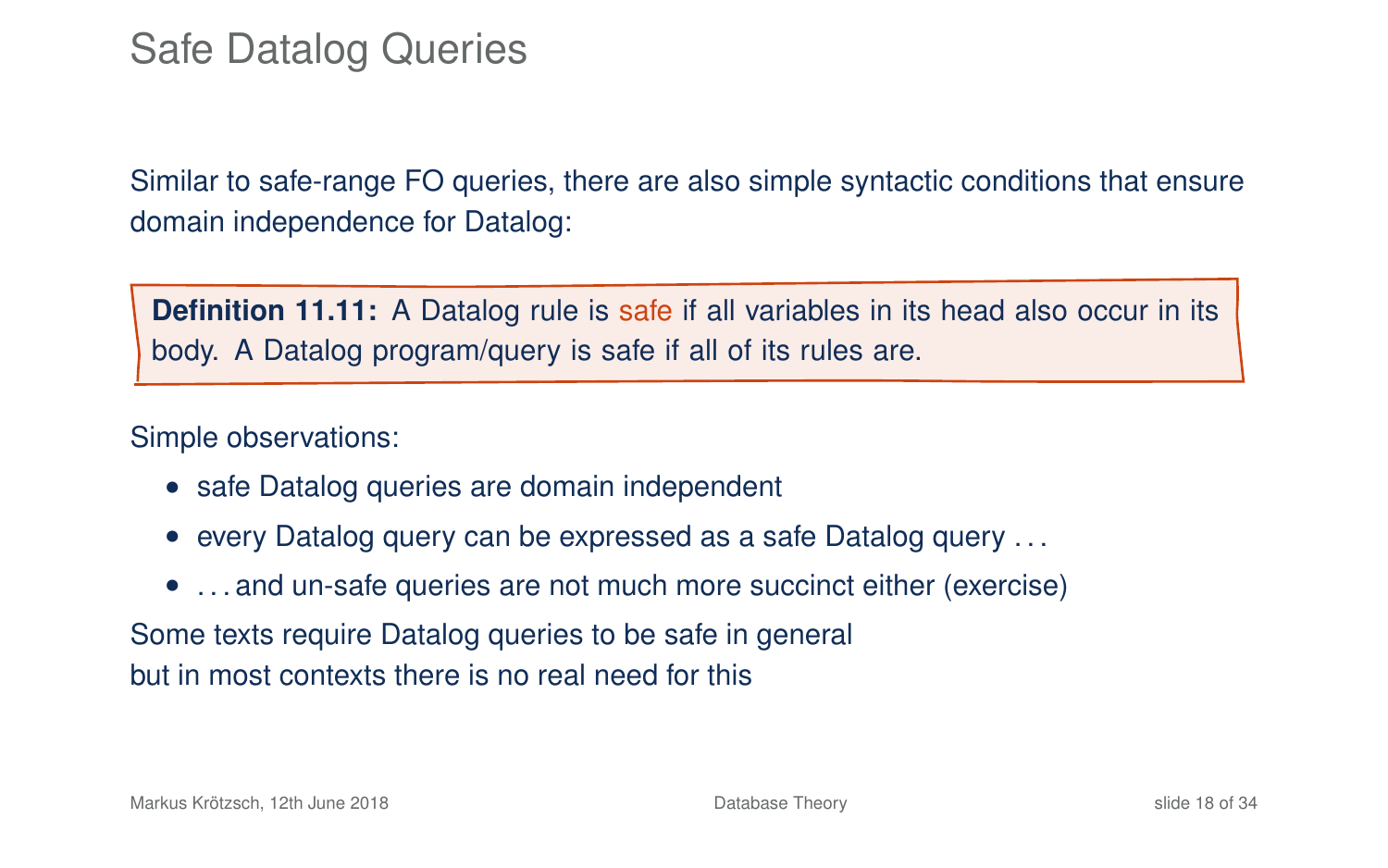# **Complexity**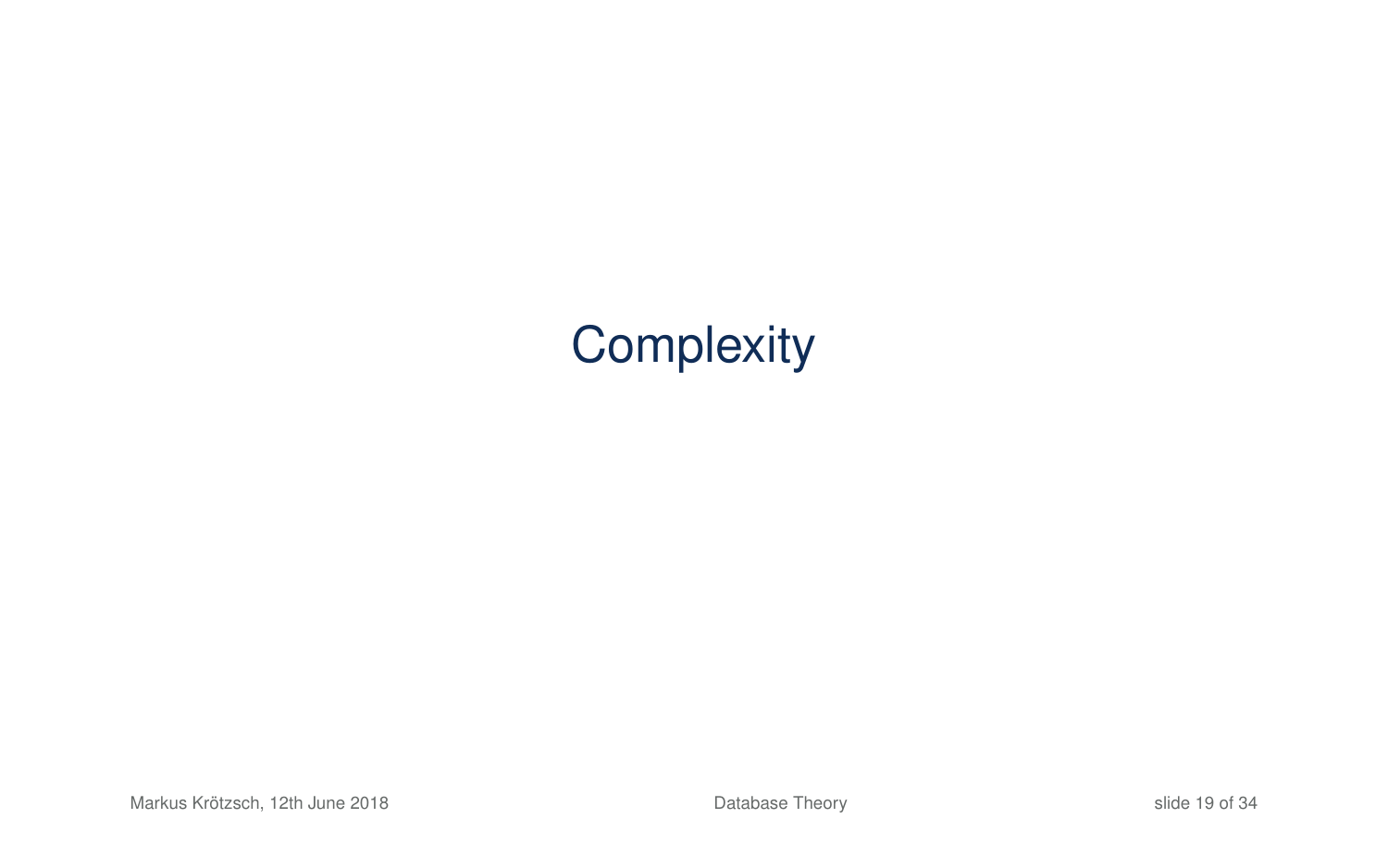# Complexity of Datalog

How hard is answering Datalog queries?

Recall:

- Combined complexity: based on query and database
- Data complexity: based on database; query fixed
- Query complexity: based on query; database fixed

Plan:

- First show upper bounds (outline efficient algorithm)
- Then establish matching lower bounds (reduce hard problems)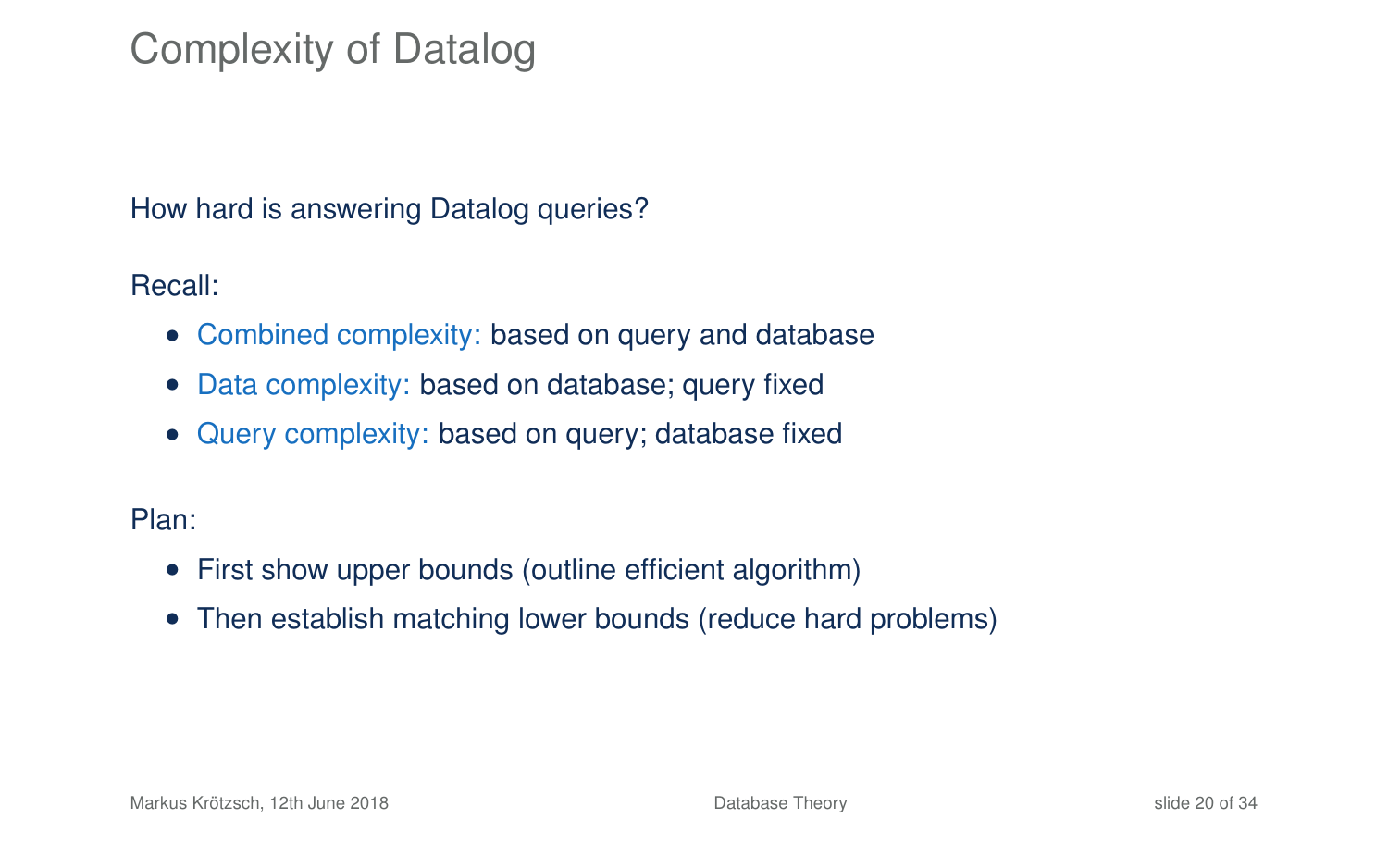## A Simpler Problem: Ground Progams

#### Let's start with Datalog without variables  $\rightarrow$  sets of ground rules a.k.a. propositional Horn logic program

Naive computation of *T*<sup>∞</sup>:

| 01 | $T_p^0 := \emptyset$                                       |
|----|------------------------------------------------------------|
|    | 02 $i := 0$                                                |
| 03 | repeat:                                                    |
| 04 | $T_P^{i+1} := \emptyset$                                   |
| 05 | for $H \leftarrow B_1 \wedge \ldots \wedge B_\ell \in P$ : |
| 06 | <b>if</b> ${B_1, \ldots, B_\ell} \subseteq T_p$ :          |
| 07 | $T_P^{i+1} := T_P^{i+1} \cup \{H\}$                        |
| 08 | $i := i + 1$                                               |
| 09 | until $T_P^{i-1} = T_P^i$                                  |
| 10 | return $T_p^i$                                             |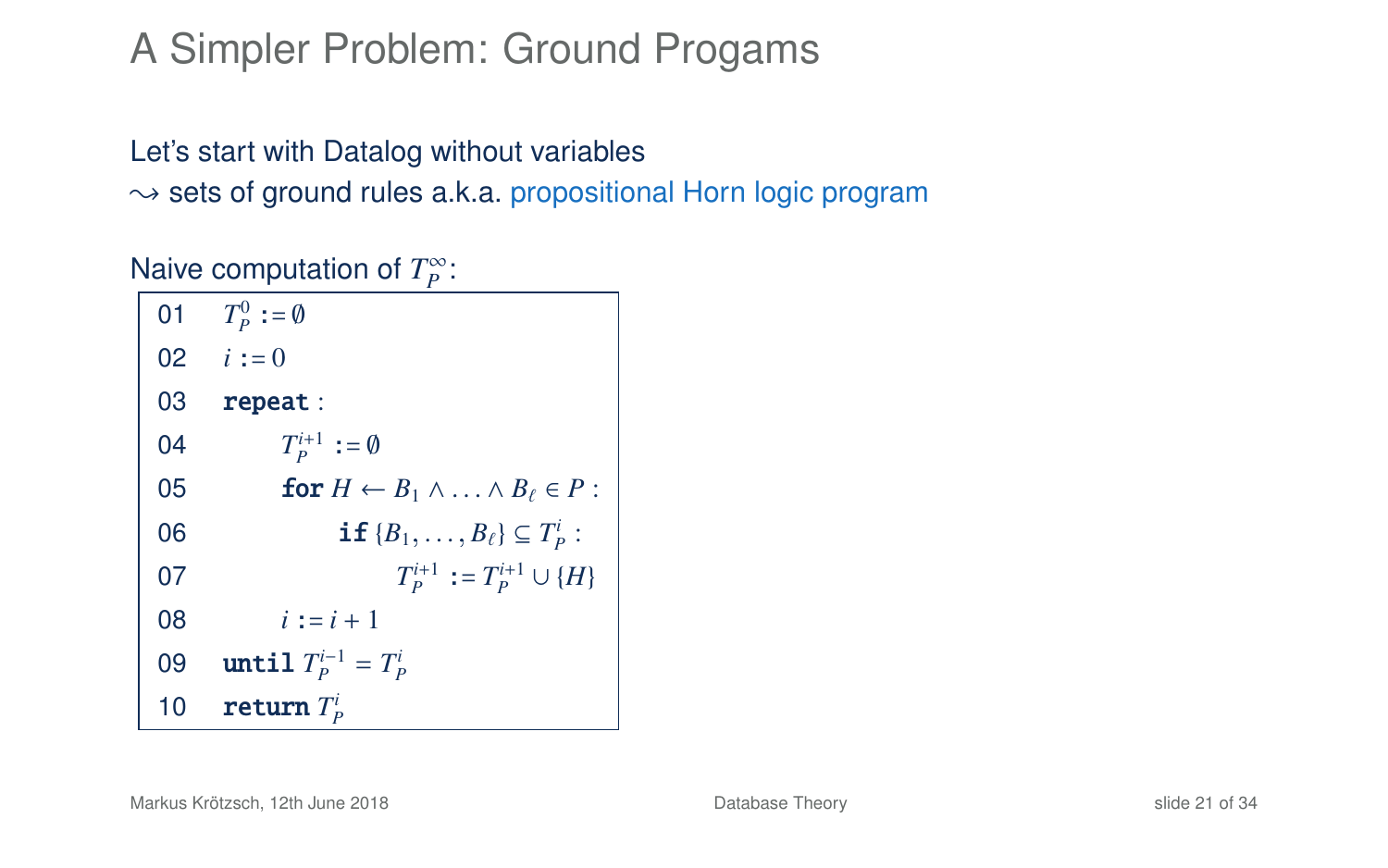# A Simpler Problem: Ground Progams

#### Let's start with Datalog without variables  $\rightarrow$  sets of ground rules a.k.a. propositional Horn logic program

#### Naive computation of *T*<sup>∞</sup>:

| 01 | $T_p^0 := \emptyset$                                       |
|----|------------------------------------------------------------|
|    | 02 $i := 0$                                                |
| 03 | repeat:                                                    |
| 04 | $T_P^{i+1} := \emptyset$                                   |
| 05 | for $H \leftarrow B_1 \wedge \ldots \wedge B_\ell \in P$ : |
| 06 | <b>if</b> ${B_1, \ldots, B_\ell} \subseteq T_p^i$ :        |
| 07 | $T_P^{i+1} := T_P^{i+1} \cup \{H\}$                        |
| 08 | $i := i + 1$                                               |
| 09 | until $T_P^{i-1} = T_P^i$                                  |
| 10 | return $T_p$                                               |

How long does this take?

- At most |P| facts can be derived
- Algorithm terminates with  $i \leq |P| + 1$
- In each iteration, we check each rule once (linear), and compare its body to  $T_P^i$  (quadratic)

 $\rightarrow$  polynomial runtime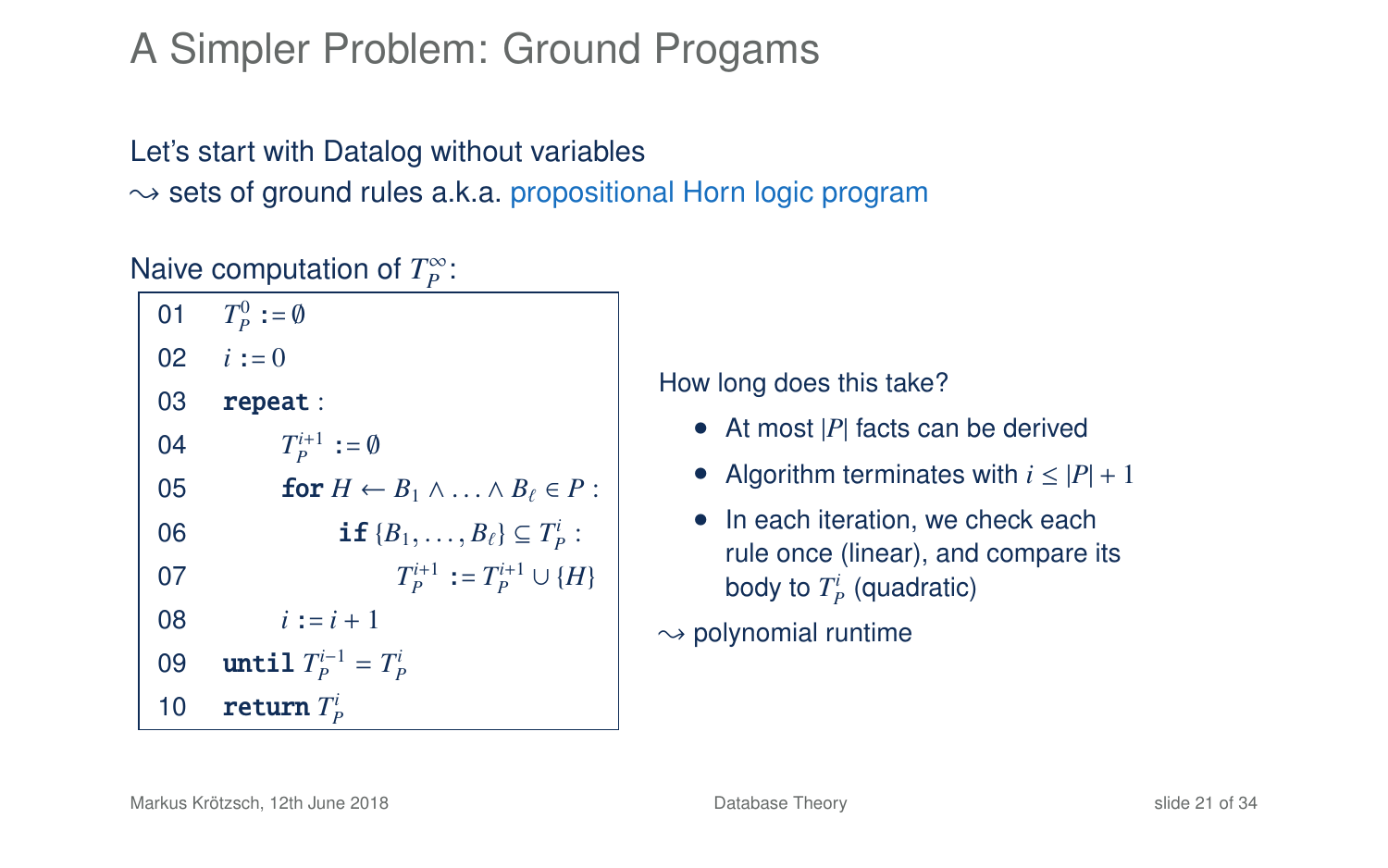# Complexity of Propositional Horn Logic

Much better algorithms exist:

**Theorem 11.12 (Dowling & Gallier, 1984):** For a propositional Horn logic program  $P$ , the set  $T_P^{\infty}$  can be computed in linear time.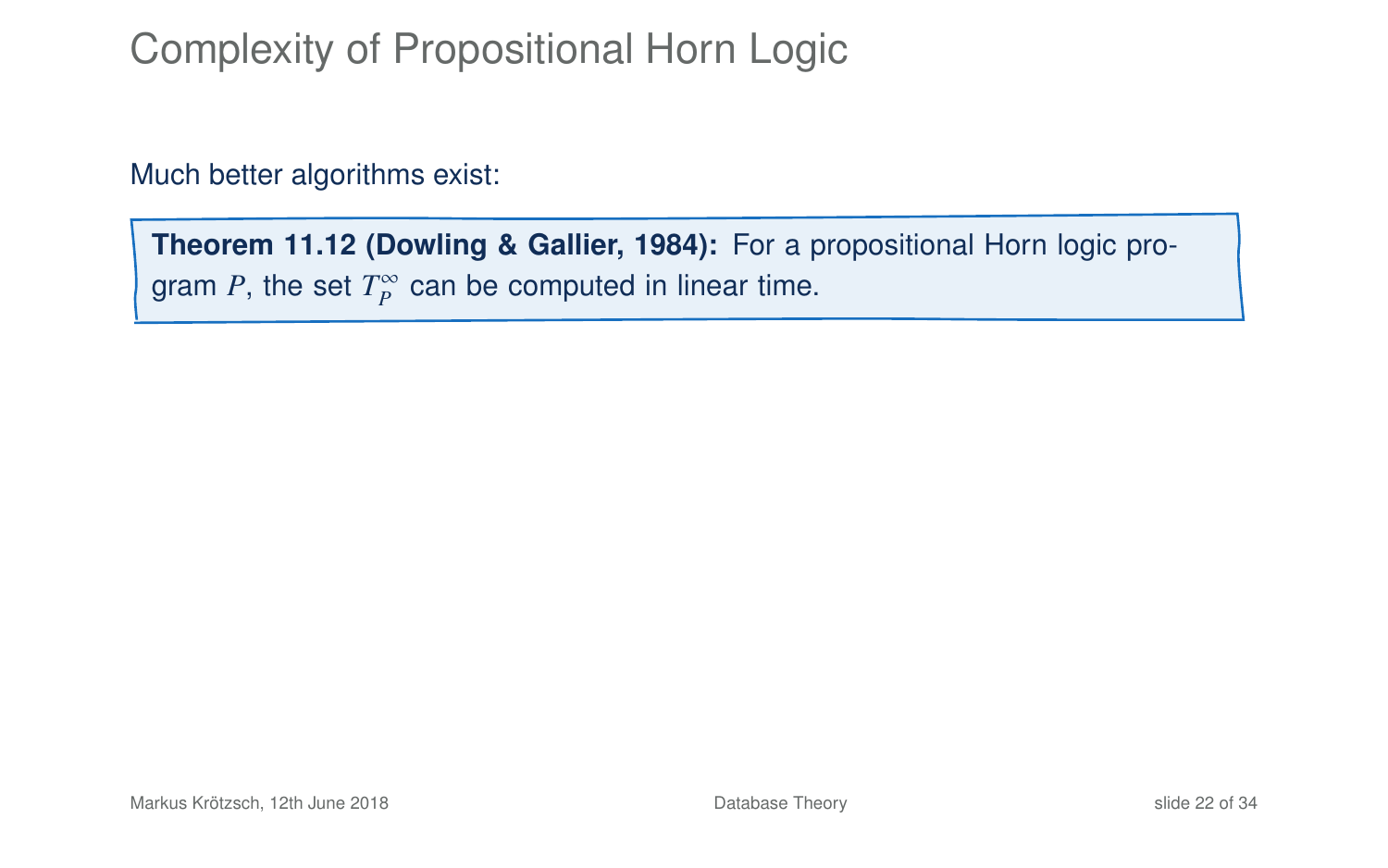# Complexity of Propositional Horn Logic

Much better algorithms exist:

**Theorem 11.12 (Dowling & Gallier, 1984):** For a propositional Horn logic program  $P$ , the set  $T_P^{\infty}$  can be computed in linear time.

Nevertheless, the problem is not trivial:

**Theorem 11.13:** For a propositional Horn logic program *P* and a proposition (or ground atom) A, deciding if  $A \in T_P^{\infty}$  is a P-complete problem.

#### **Remark:**

all P problems can be reduced to propositional Horn logic entailment yet not all problems in P (or even in NL) can be solved in linear time!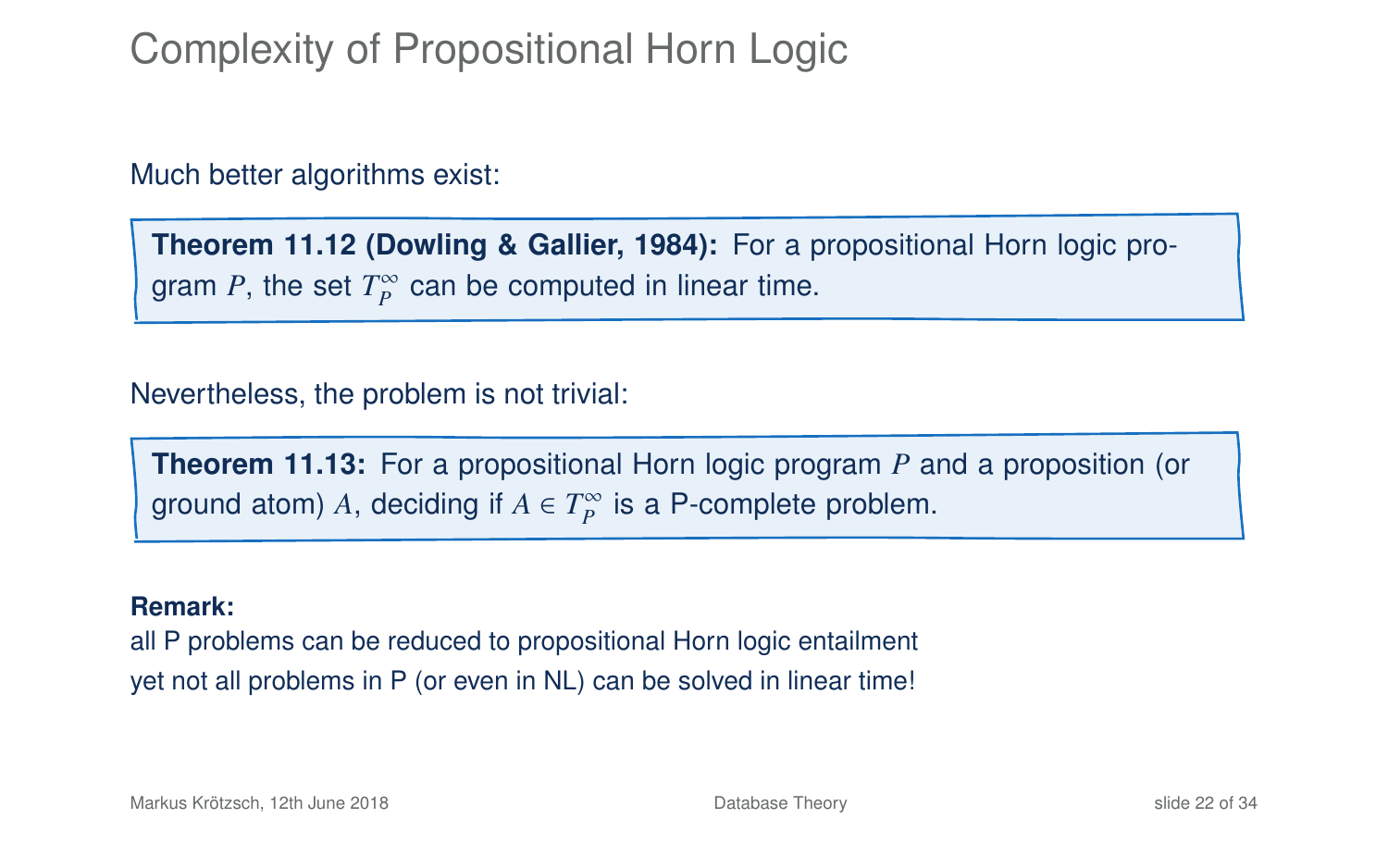# Datalog Complexity: Upper Bounds

#### A straightforward approach:

- (1) Compute the grounding ground( $P$ ) of  $P$  w.r.t. the database  $I$
- (2) Compute  $T^{\infty}_{\text{ground}(P)}$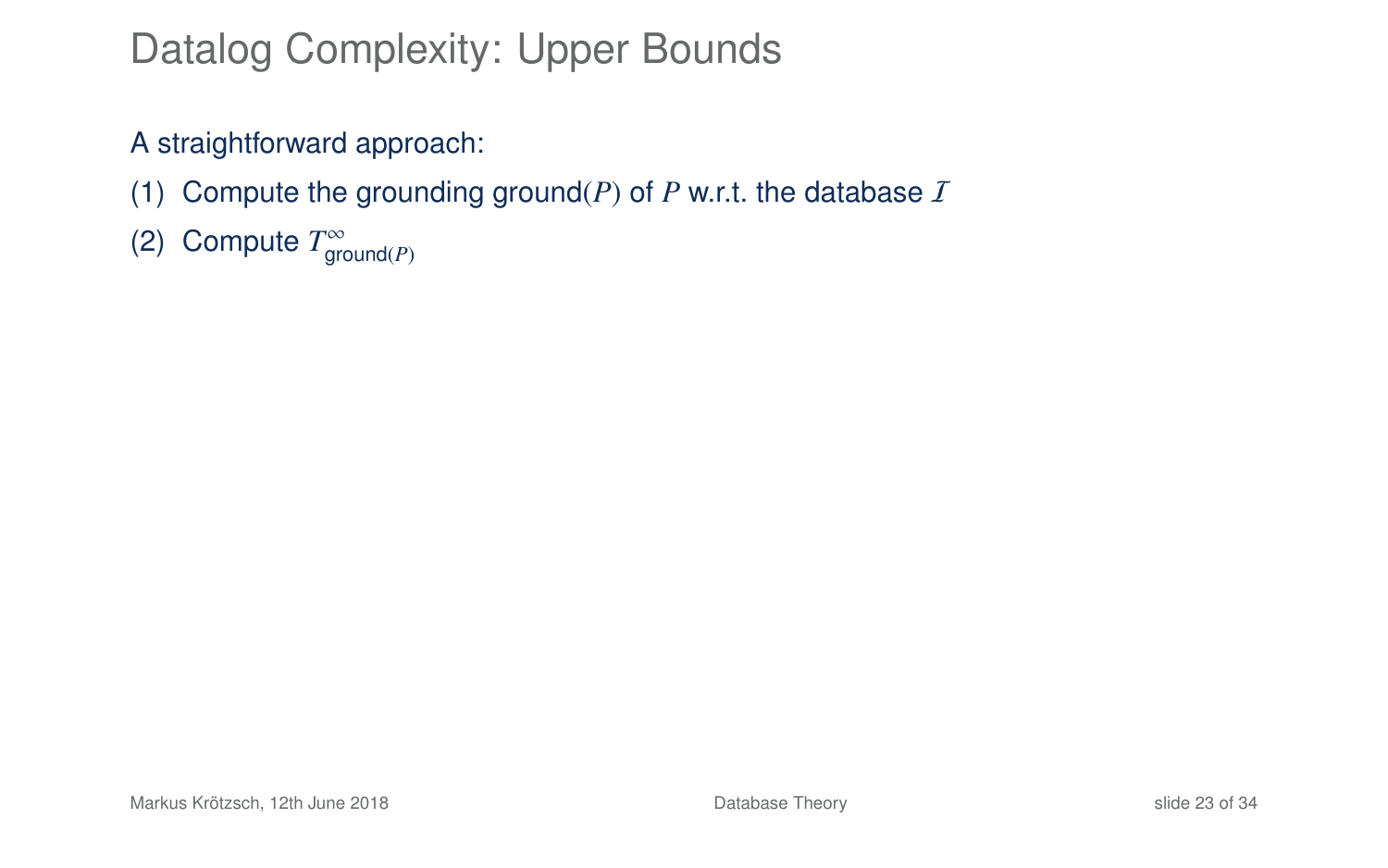# Datalog Complexity: Upper Bounds

#### A straightforward approach:

- (1) Compute the grounding ground(*P*) of *P* w.r.t. the database  $I$
- (2) Compute  $T^{\infty}_{\text{ground}(P)}$

#### Complexity estimation:

- The number of constants N for grounding is linear in P and I
- A rule with *m* distinct variables has *N <sup>m</sup>* ground instances
- Step (1) creates at most  $|P| \cdot N^M$  ground rules, where M is the maximal number of variables in any rule in *P*
	- ground( $P$ ) is polynomial in the size of  $I$
	- ground(*P*) is exponential in *P*
- Step (2) can be executed in linear time in the size of ground(*P*)

Summing up: the algorithm runs in P data complexity and in ExpTime query and combined complexity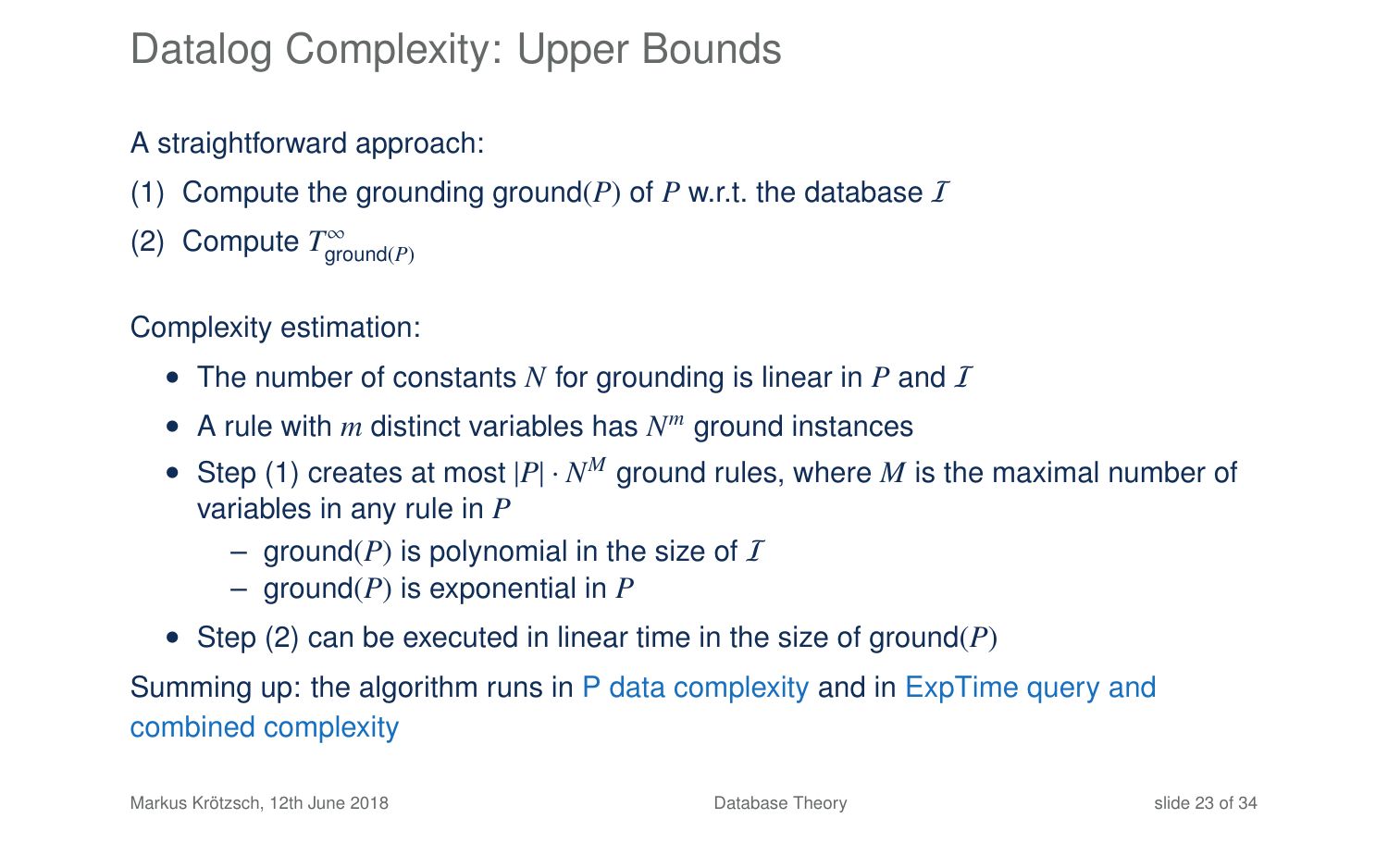# Datalog Complexity

These upper bounds are tight:

**Theorem 11.14:** Datalog query answering is:

- ExpTime-complete for combined complexity
- ExpTime-complete for query complexity
- P-complete for data complexity

It remains to show the lower bounds.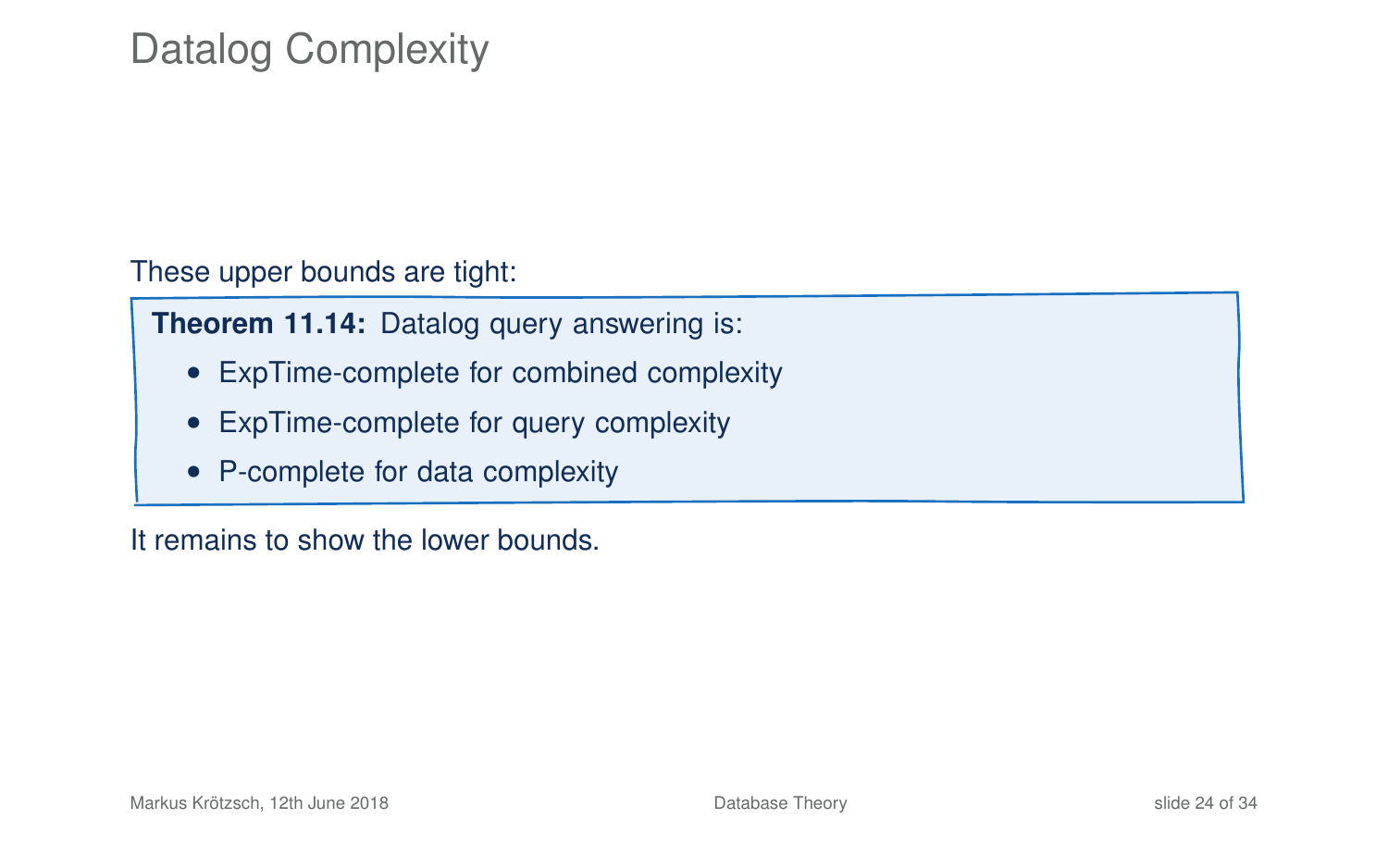### P-Hardness of Data Complexity

We need to reduce a P-hard problem to Datalog query answering  $\rightarrow$  propositional Horn logic programming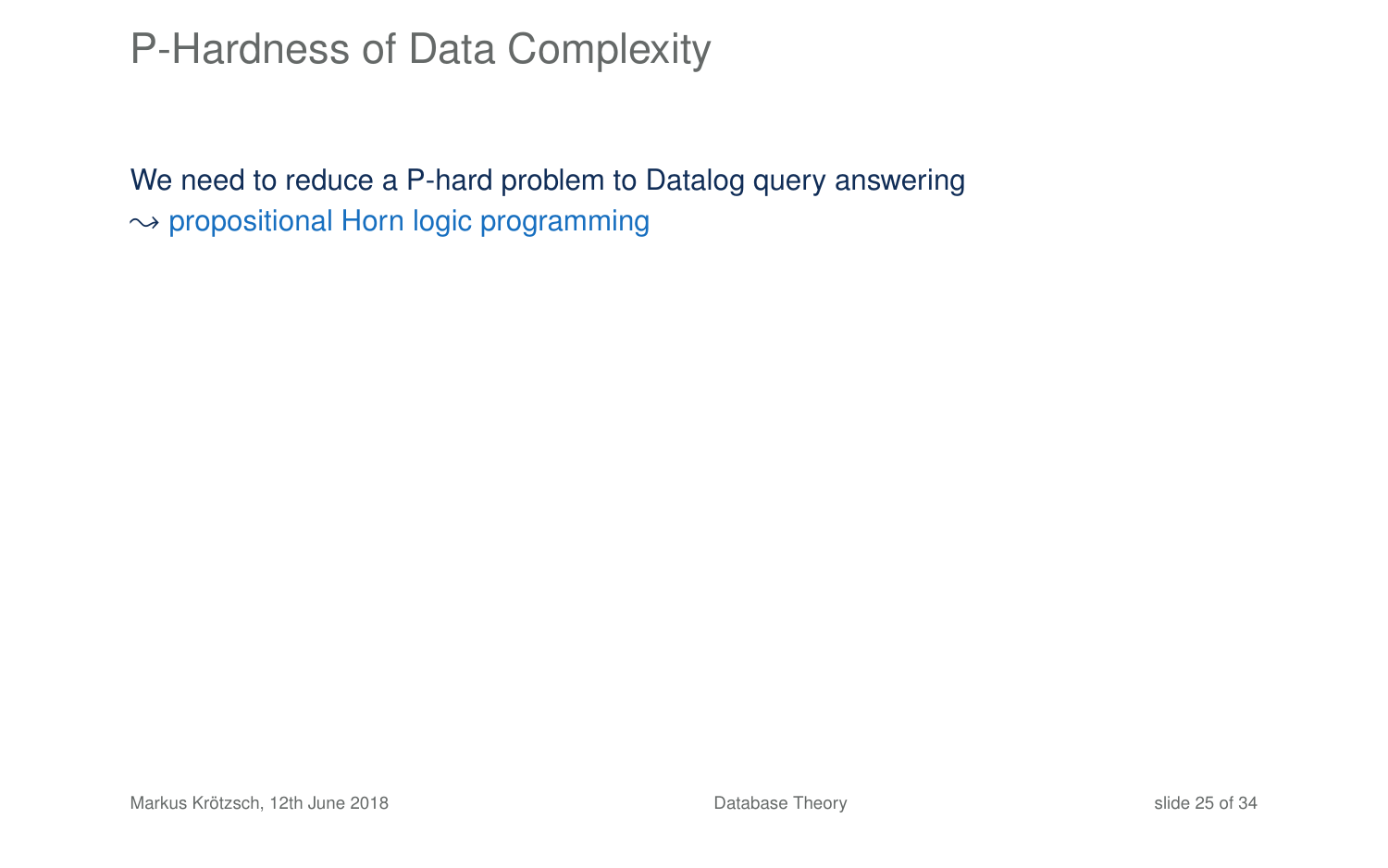### P-Hardness of Data Complexity

We need to reduce a P-hard problem to Datalog query answering  $\rightarrow$  propositional Horn logic programming

#### **We restrict to a simple form of propositional Horn logic:**

- facts have the usual form  $H \leftarrow$
- all other rules have the form  $H \leftarrow B_1 \wedge B_2$

Deciding fact entailment is still P-hard (exercise)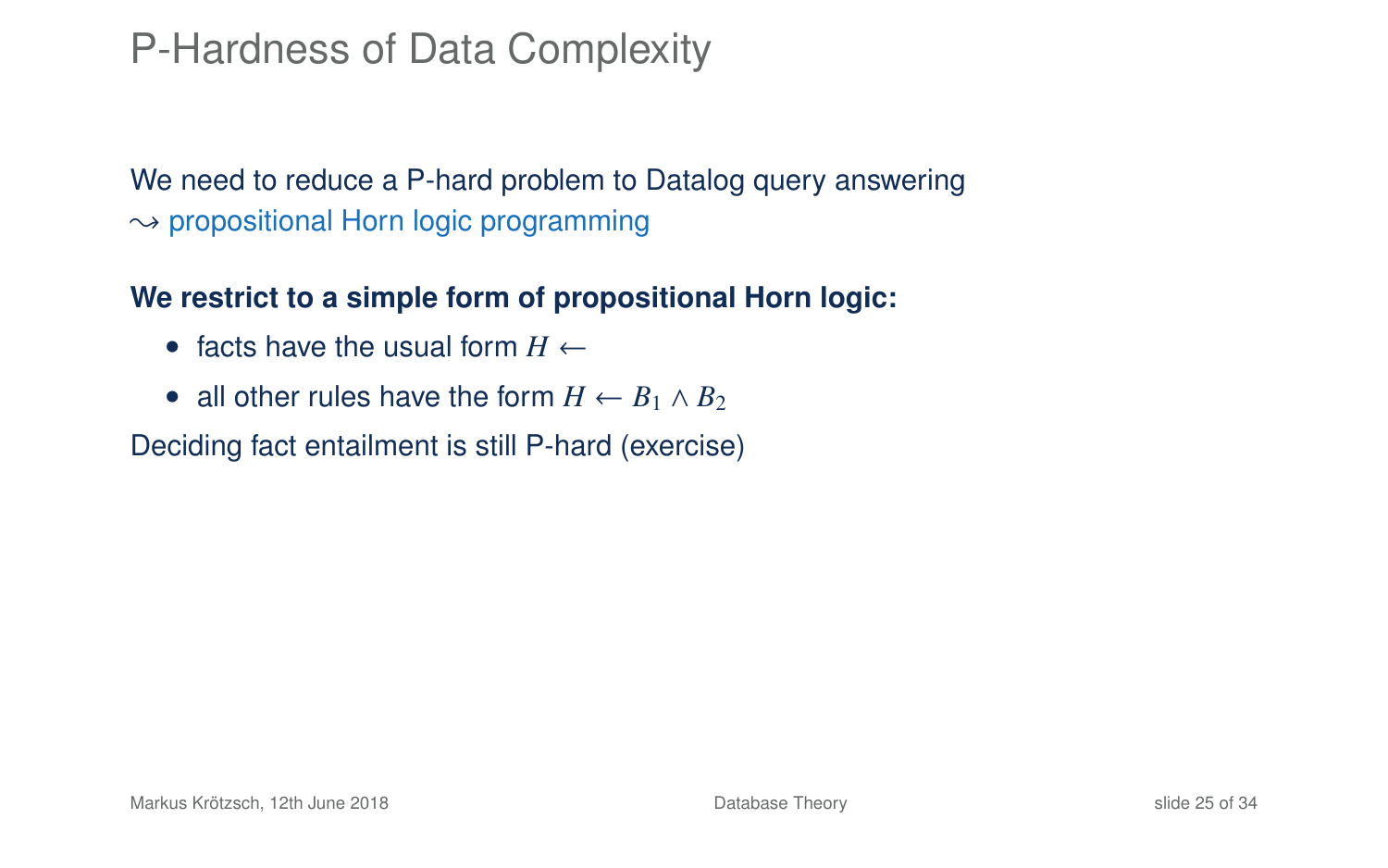### P-Hardness of Data Complexity

We need to reduce a P-hard problem to Datalog query answering  $\rightarrow$  propositional Horn logic programming

#### **We restrict to a simple form of propositional Horn logic:**

- facts have the usual form  $H \leftarrow$
- all other rules have the form  $H \leftarrow B_1 \wedge B_2$

Deciding fact entailment is still P-hard (exercise)

#### **We can store such programs in a database:**

- For each fact  $H \leftarrow$ , the database has a tuple Fact(*H*)
- For each rule  $H \leftarrow B_1 \wedge B_2$ , the database has a tuple  $Rule(H, B_1, B_2)$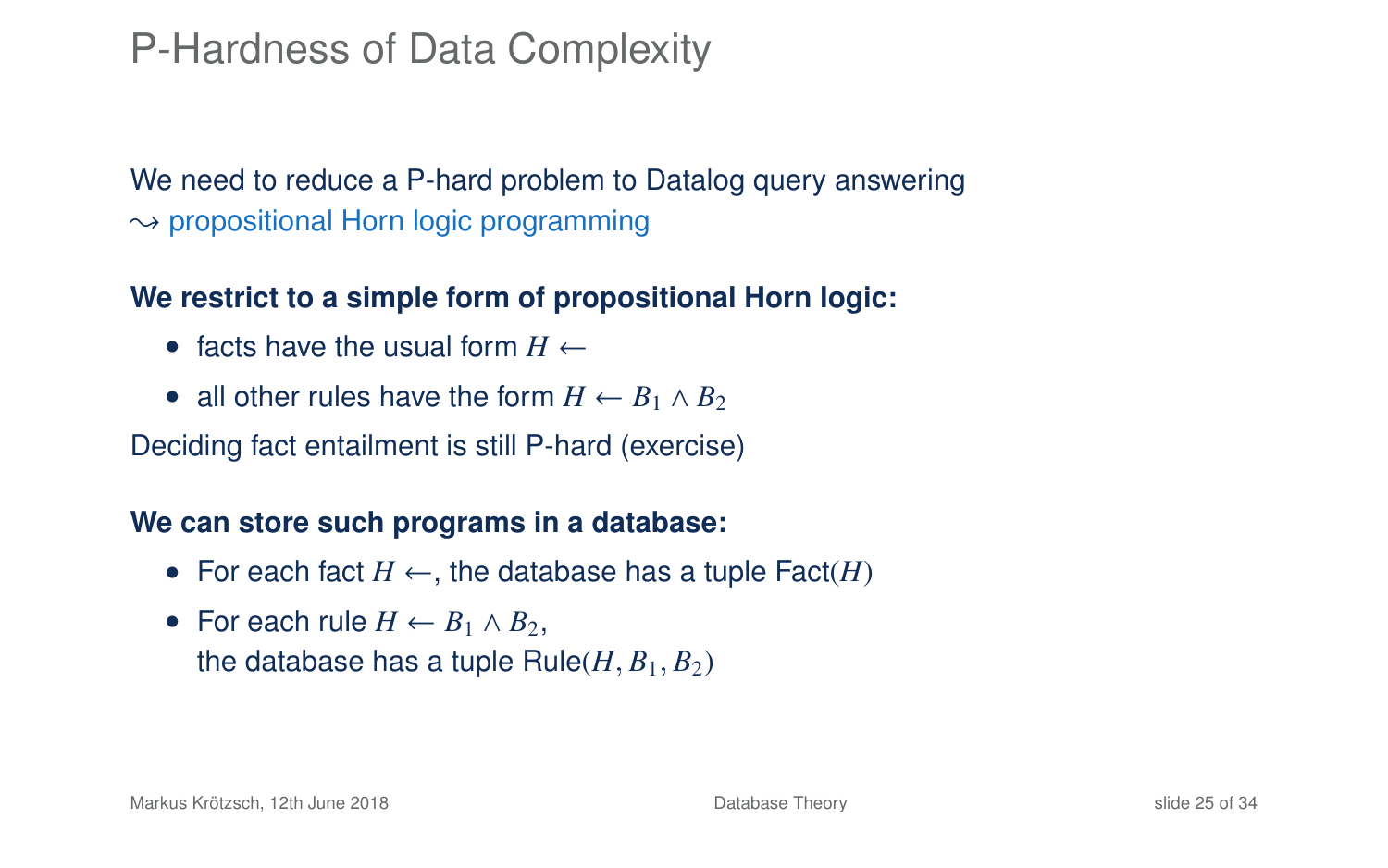# P-Hardness of Data Complexity (2)

The following Datalog program acts as an interpreter for propositional Horn logic programs:

```
True(x) \leftarrow Fact(x)True(x) ← Rule(x, y,z) ∧ True(y) ∧ True(z)
```
#### **Easy observations:**

- True(*A*) is derived if and only if *A* is a consequence of the original propositional program
- The encoding of propositional programs as databases can be computed in logarithmic space
- The Datalog program is the same for all propositional programs
- $\rightarrow$  Datalog query answering is P-hard for data complexity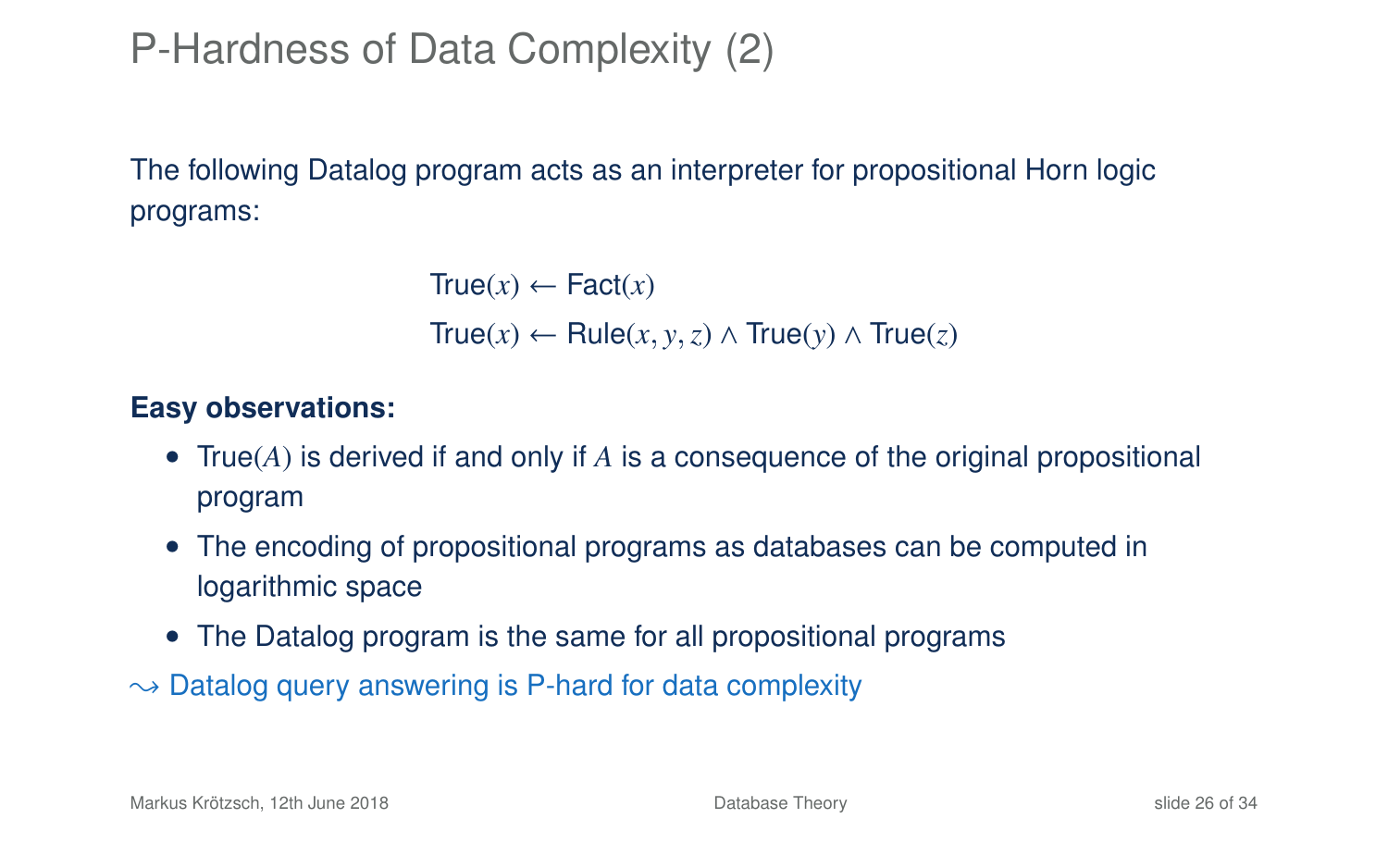# ExpTime-Hardness of Query Complexity

#### **A direct proof:**

Encode the computation of a deterministic Turing machine for up to exponentially many steps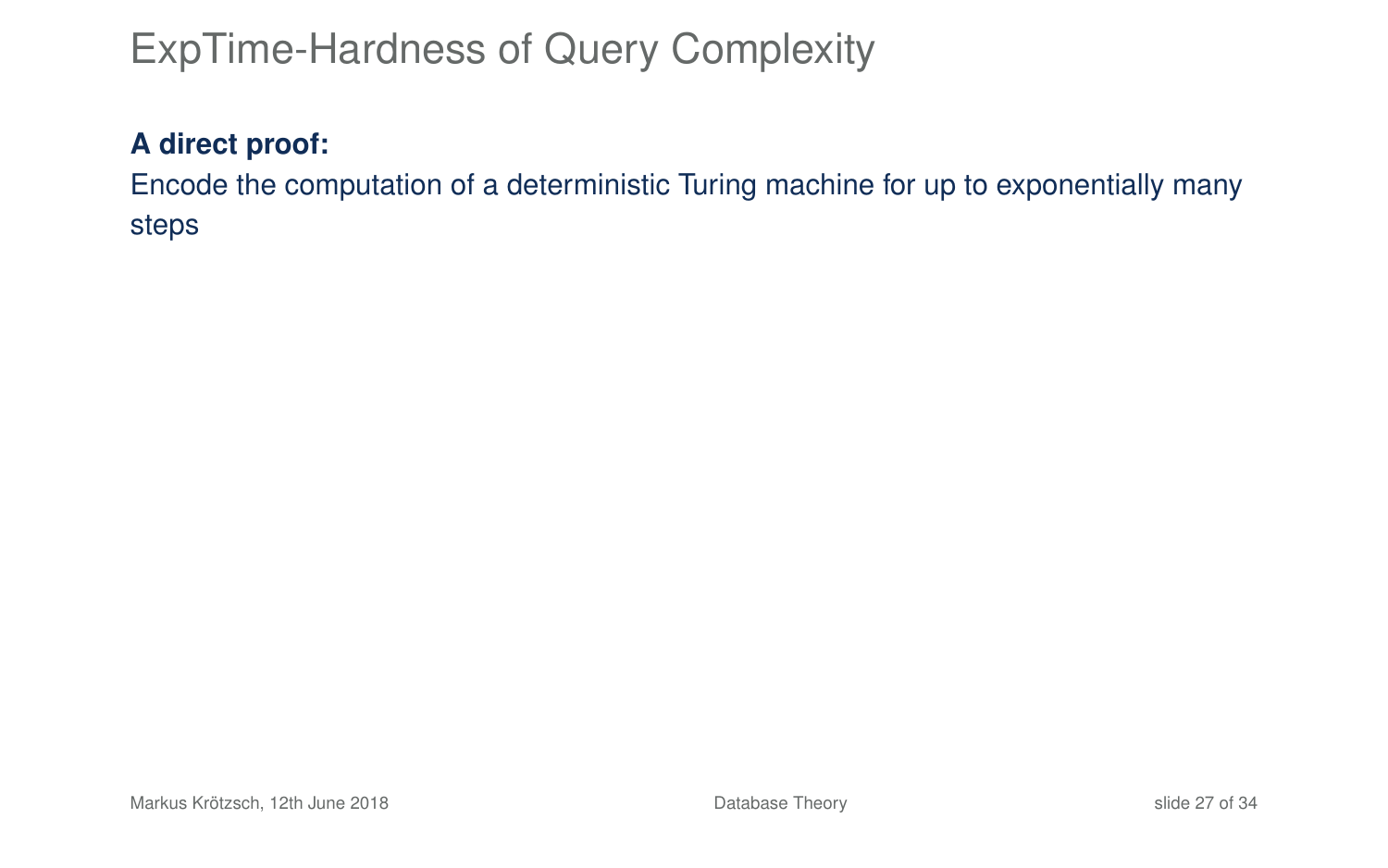# ExpTime-Hardness of Query Complexity

#### **A direct proof:**

Encode the computation of a deterministic Turing machine for up to exponentially many steps

Recall that ExpTime =  $\bigcup_{k\geq 1}$  Time(2<sup>*n*<sup>k</sup>)</sub></sup>

- in our case,  $n = N$  is the number of database constants
- *k* is some constant

 $\rightsquigarrow$  we need to simulate up to  $2^{N^k}$  steps (and tape cells)

Main ingredients of the encoding:

- state<sub>q</sub> $(X)$ : the TM is in state q after *X* steps
- head $(X, Y)$ : the TM head is at tape position *Y* after *X* steps
- symbol ${}_{\sigma}(X, Y)$ : the tape cell at position *Y* holds symbol  $\sigma$  after *X* steps

 $\sim$  How to encode  $2^{N^k}$  time points *X* and tape positions *Y*?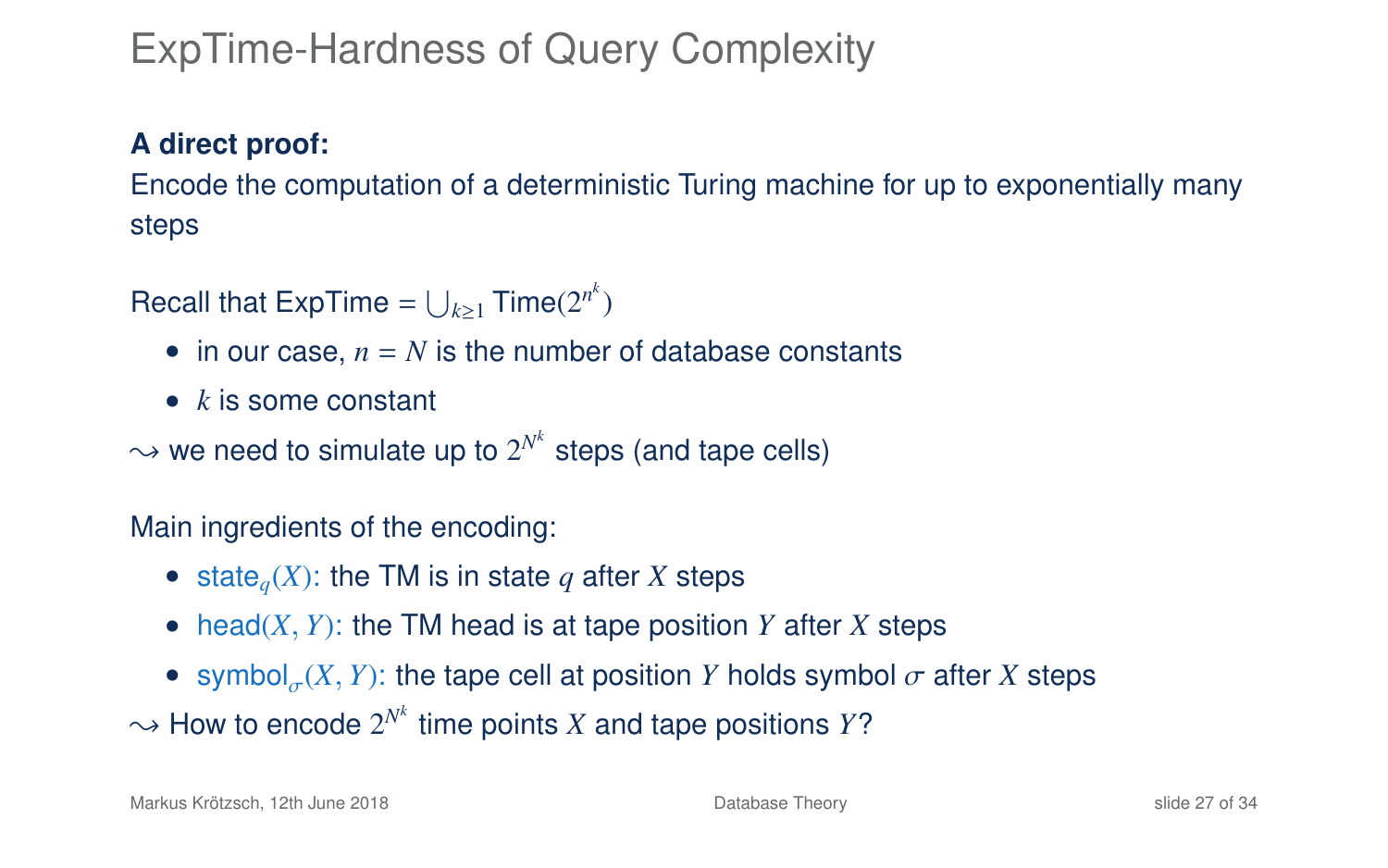### Preparing for a Long Computation

We need to encode  $2^{N^k}$  time points and tape positions  $\rightsquigarrow$  use binary numbers with  $N^k$  digits

So *X* and *Y* in atoms like head(*X*, *Y*) are really lists of variables  $X = x_1, \ldots, x_{N^k}$  and  $Y = y_1, \ldots, y_{N^k}$ , and the arity of head is  $2 \cdot N^k$ .

TODO: define predicates that capture the order of *N k* -digit binary numbers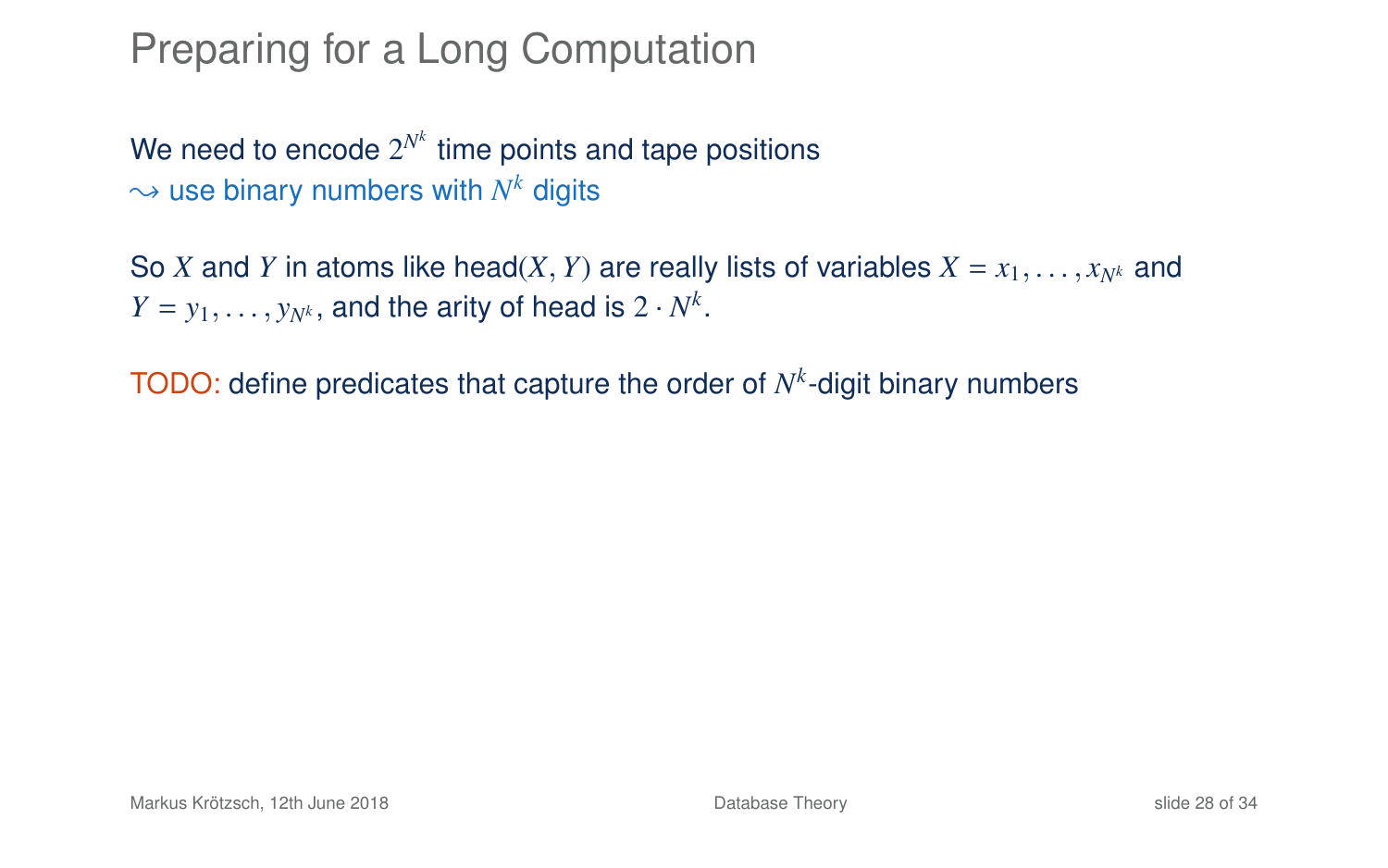### Preparing for a Long Computation

We need to encode  $2^{N^k}$  time points and tape positions  $\rightsquigarrow$  use binary numbers with  $N^k$  digits

So *X* and *Y* in atoms like head(*X*, *Y*) are really lists of variables  $X = x_1, \ldots, x_{N^k}$  and  $Y = y_1, \ldots, y_{N^k}$ , and the arity of head is  $2 \cdot N^k$ .

TODO: define predicates that capture the order of *N k* -digit binary numbers

For each number  $i \in \{1, ..., N^k\}$ , we use predicates:

- succ<sup>*i*</sup>(*X*, *Y*):  $X + 1 = Y$ , where *X* and *Y* are *i*-digit numbers
- first<sup>*i*</sup>(*X*): *X* is the *i*-digit encoding of 0
- last<sup>*i*</sup>(*X*): *X* is the *i*-digit encoding of  $2^i 1$

Finally, we can define the actual order for  $i = N^k$ 

■  $\leq^i$  (*X*, *Y*): *X*  $\leq$  *Y*, where *X* and *Y* are *i*-digit numbers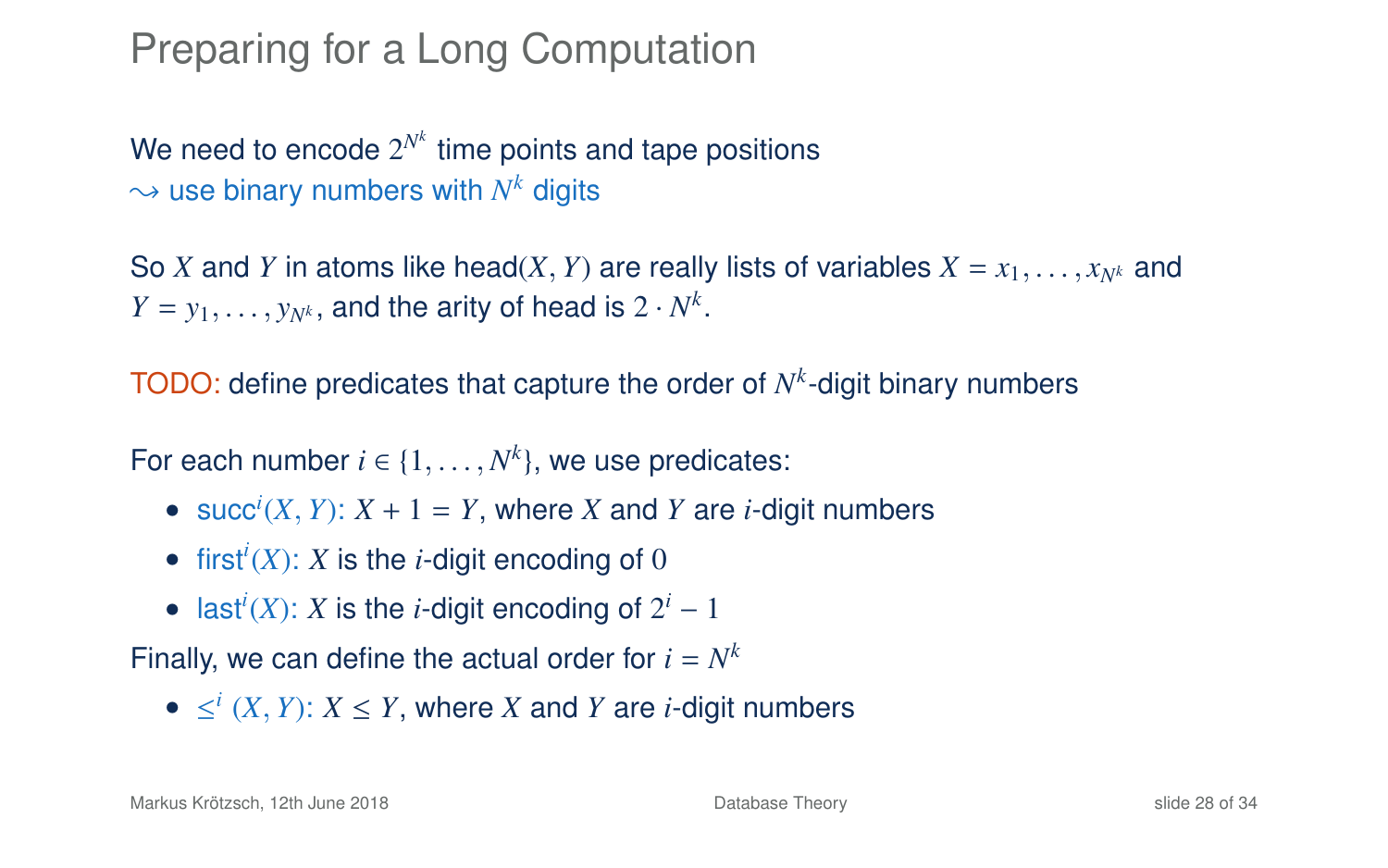# Defining a Long Chain

We can define  $succ^i(X, Y)$ , first<sup>*i*</sup>(*X*), and last<sup>*i*</sup>(*X*) as follows:

 $succ<sup>1</sup>(0, 1)$  first<sup>1</sup>(0) last<sup>1</sup>(1)  $succ^{i+1}(0, X, 0, Y) \leftarrow succ^{i}(X, Y)$  $succ^{i+1}(1, X, 1, Y) \leftarrow succ^{i}(X, Y)$ succ<sup>*i*+1</sup>(0, *X*, 1, *Y*) ← last<sup>*i*</sup>(*X*) ∧ first<sup>*i*</sup>(*Y*)  $\mathcal{L}$  $\overline{\phantom{a}}$  $\begin{array}{c} \hline \end{array}$ for  $X = x_1, \ldots, x_i$ and  $Y = y_1, ..., y_i$  $first^{i+1}(0, X) \leftarrow first^i(X)$  **iists of** *i* variables  $\mathsf{last}^{i+1}(1,X) \leftarrow \mathsf{last}^{i}(X)$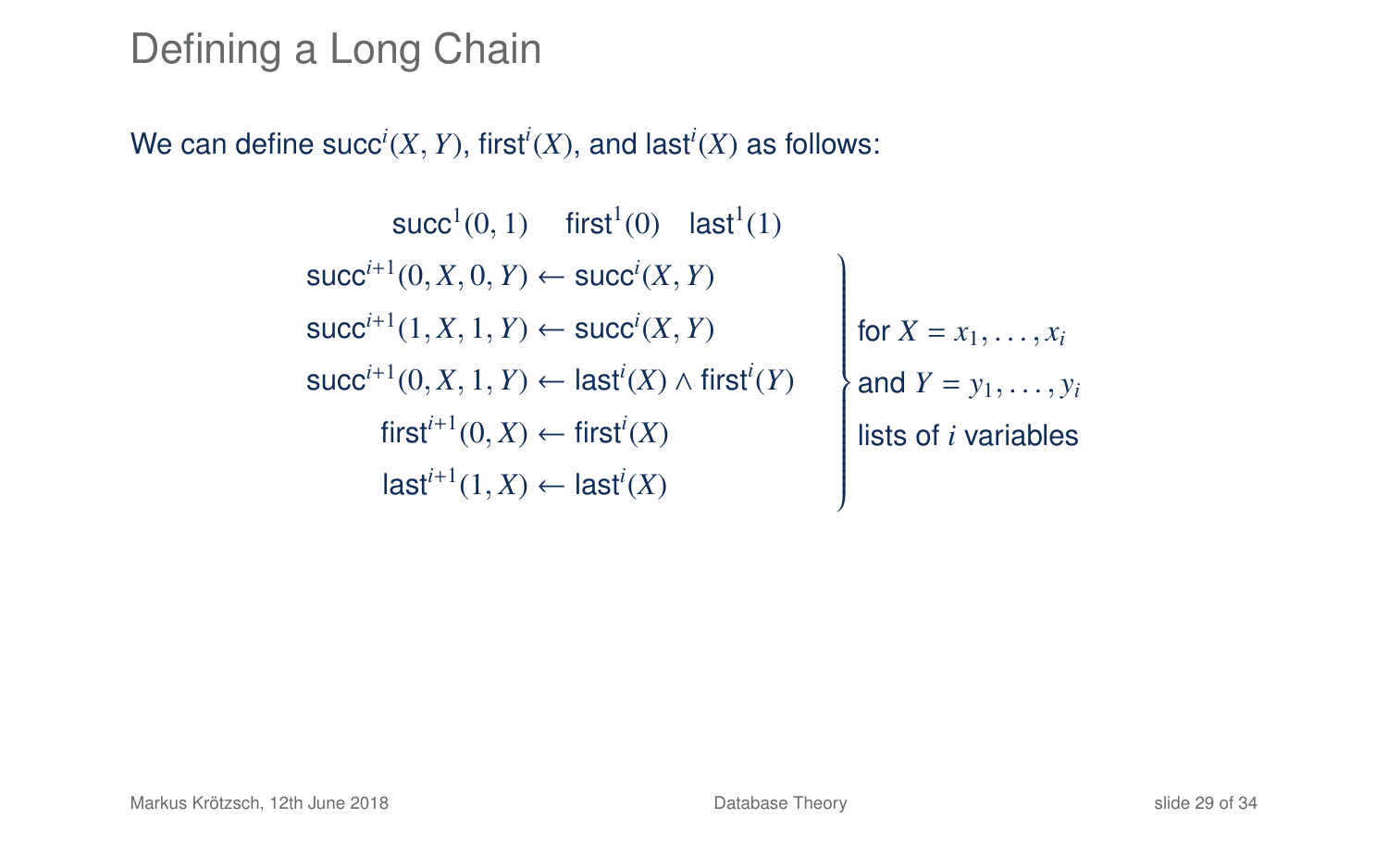### Defining a Long Chain

We can define  $succ^i(X, Y)$ , first<sup>*i*</sup>(*X*), and last<sup>*i*</sup>(*X*) as follows:

 $succ<sup>1</sup>(0, 1)$  first<sup>1</sup>(0) last<sup>1</sup>(1)  $succ^{i+1}(0, X, 0, Y) \leftarrow succ^{i}(X, Y)$  $succ^{i+1}(1, X, 1, Y) \leftarrow succ^{i}(X, Y)$ succ<sup>*i*+1</sup>(0, *X*, 1, *Y*) ← last<sup>*i*</sup>(*X*) ∧ first<sup>*i*</sup>(*Y*)  $\mathcal{L}$  $\overline{\phantom{a}}$  $\begin{array}{c} \hline \end{array}$ for  $X = x_1, \ldots, x_i$ and  $Y = y_1, ..., y_i$  $first^{i+1}(0, X) \leftarrow first^i(X)$  **iists of** *i* variables  $\mathsf{last}^{i+1}(1,X) \leftarrow \mathsf{last}^{i}(X)$ 

Now for  $M = N^k$ , we define  $\le^M (X, Y)$  as the reflexive, transitive closure of succ<sup>M</sup>(*X*, *Y*):

$$
\le^M (X, X) \leftarrow
$$
  

$$
\le^M (X, Z) \leftarrow \le^M (X, Y) \land succ^M (Y, Z)
$$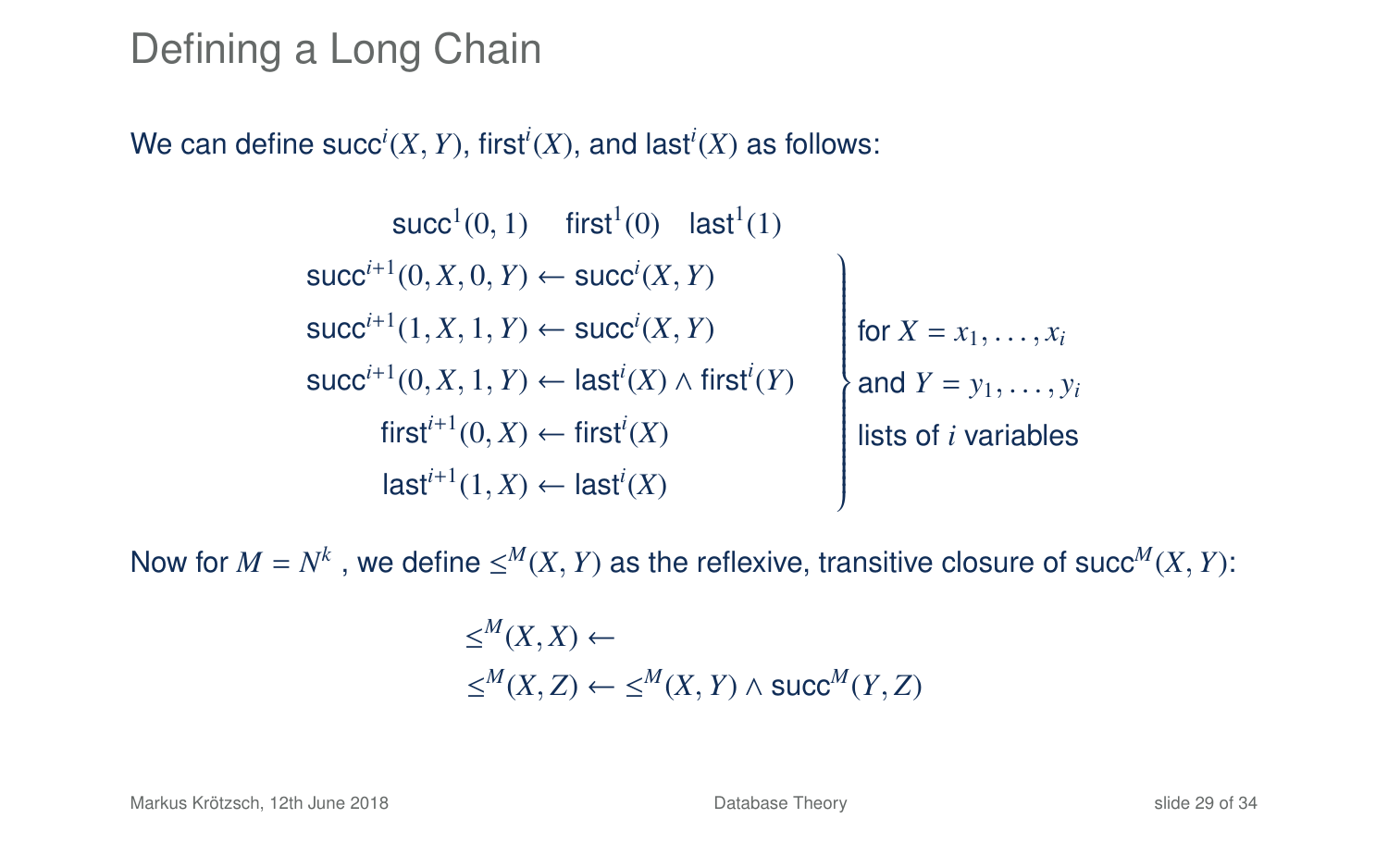## Initialising the Computation

We can now encode the initial configuration of the Turing Machine for an input word  $\sigma_1 \cdots \sigma_n \in (\Sigma \setminus {\{\_ \}\})^*.$ 

We write  $B_i$  for the binary encoding of a number  $i$  with  $M = N^k$  digits.

state $_{q_0}(B_0)$ where  $q_0$  is the TM's initial state head $(B_0, B_0)$ symbol $(B_0, B_i)$ σ*i* for all  $i \in \{1, ..., n\}$ <br>where  $Y = y_1, ..., y_M$  $\textsf{symbol}(B_0, Y) \leftarrow \le^M (B_{n+1}, Y)$  where  $Y = y_1, \ldots, y_M$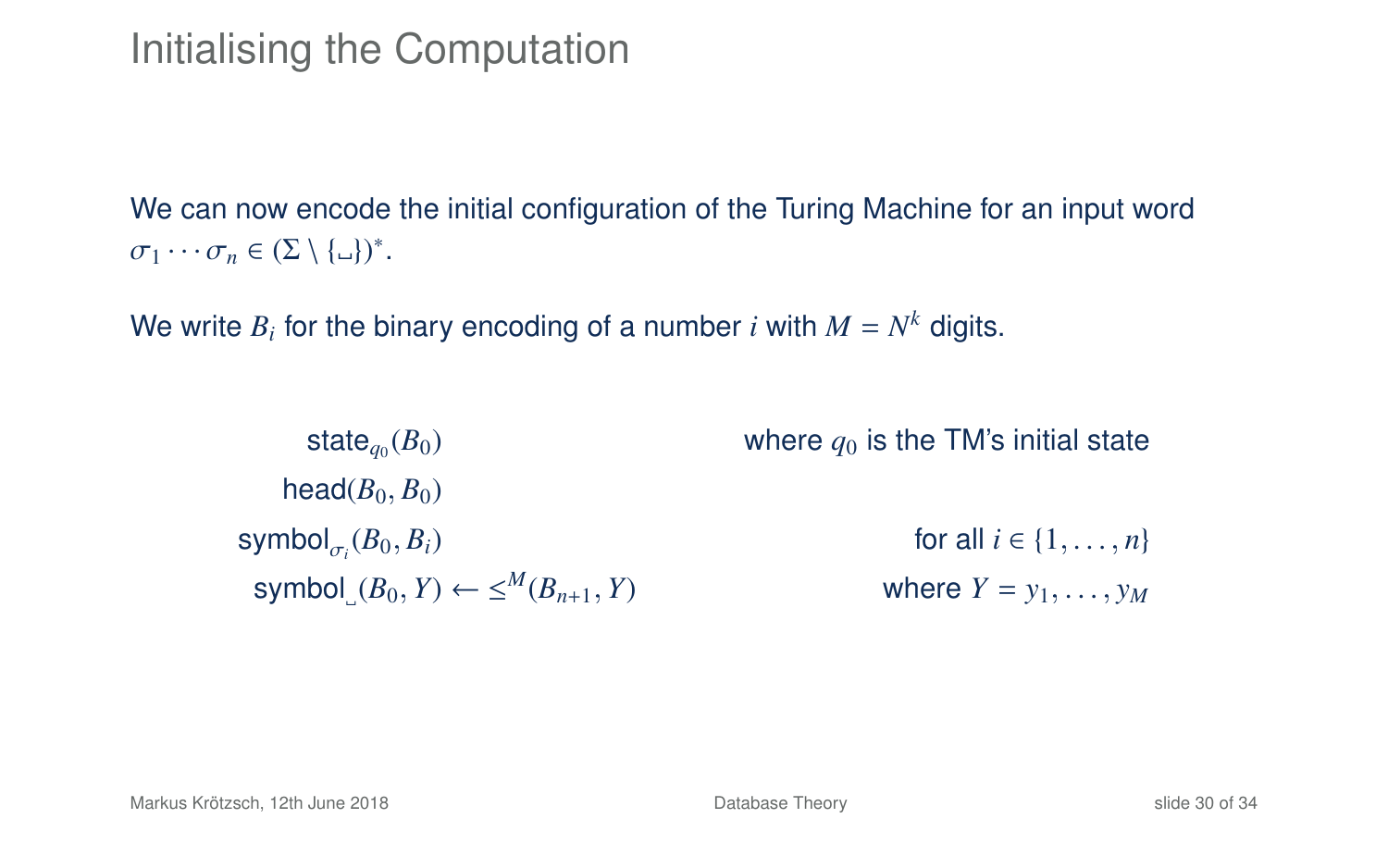#### TM Transition and Acceptance Rules

For each transition  $\langle q, \sigma, q', \sigma', d \rangle \in \Delta$ , we add rules:

 ${\sf symbol}_{\sigma'}(X',Y) \leftarrow {\sf succ}^M(X,X') \wedge {\sf head}(X,Y) \wedge {\sf symbol}_{\sigma}(X,Y) \wedge {\sf state}_q(X)$  $\mathsf{state}_{q'}(X') \leftarrow \mathsf{succ}^M(X, X') \land \mathsf{head}(X, Y) \land \mathsf{symbol}_{\sigma}(X, Y) \land \mathsf{state}_{q}(X)$ 

Similar rules are used for inferring the new head position (depending on *d*)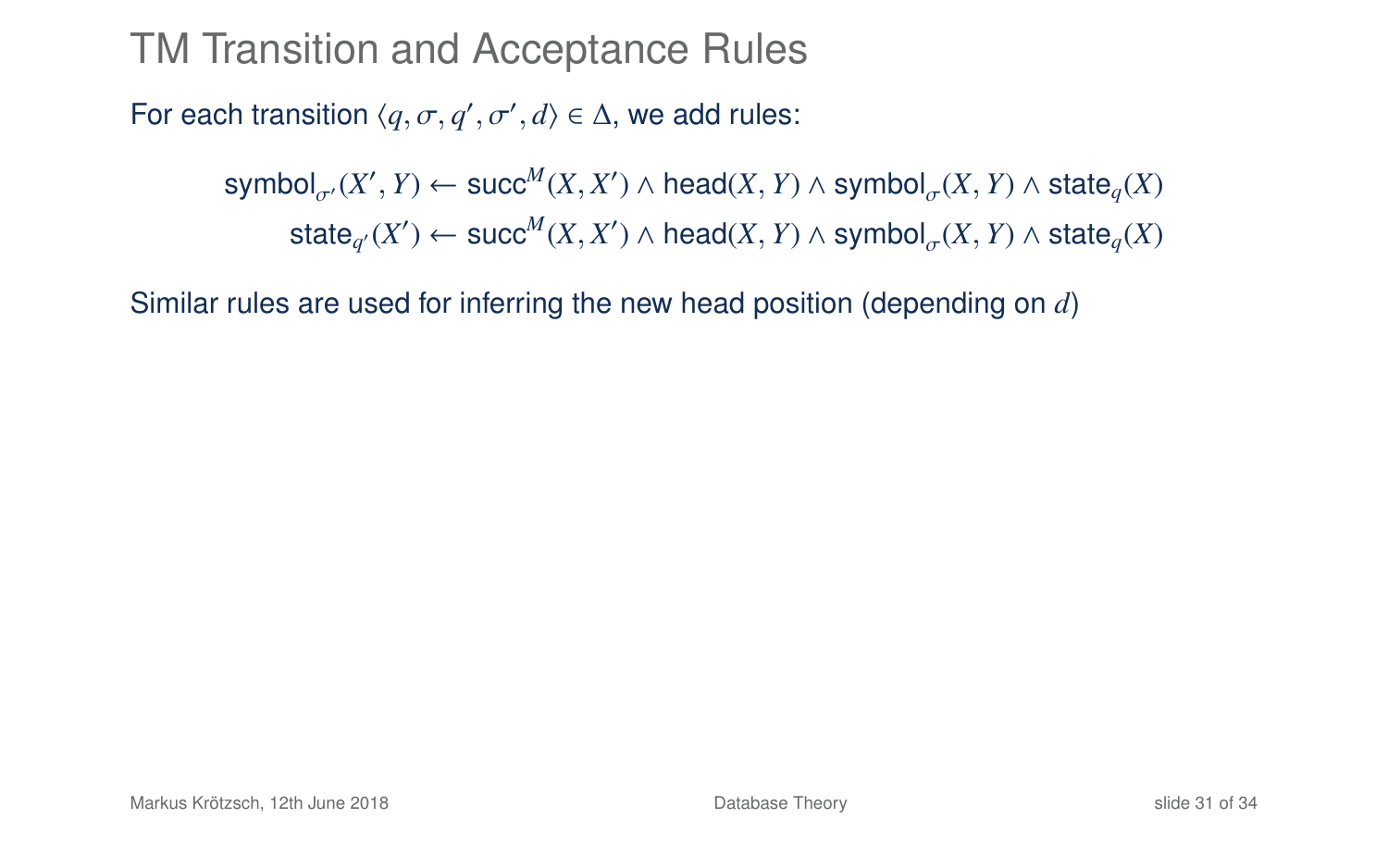#### TM Transition and Acceptance Rules

For each transition  $\langle q, \sigma, q', \sigma', d \rangle \in \Delta$ , we add rules:

 ${\sf symbol}_{\sigma'}(X',Y) \leftarrow {\sf succ}^M(X,X') \wedge {\sf head}(X,Y) \wedge {\sf symbol}_{\sigma}(X,Y) \wedge {\sf state}_q(X)$  $\mathsf{state}_{q'}(X') \leftarrow \mathsf{succ}^M(X, X') \land \mathsf{head}(X, Y) \land \mathsf{symbol}_{\sigma}(X, Y) \land \mathsf{state}_{q}(X)$ 

Similar rules are used for inferring the new head position (depending on *d*)

Further rules ensure the preservation of unaltered tape cells:

$$
\begin{aligned} \text{symbol}_{\sigma}(X',Y) &\leftarrow \text{succ}^M(X,X') \land \text{symbol}_{\sigma}(X,Y) \land \\ \text{head}(X,Z) &\land \text{succ}^M(Z,Z') \land \leq^M(Z',Y) \end{aligned}
$$
 
$$
\text{symbol}_{\sigma}(X',Y) \leftarrow \text{succ}^M(X,X') \land \text{symbol}_{\sigma}(X,Y) \land \\ \text{head}(X,Z) \land \text{succ}^M(Z',Z) \land \leq^M(Y,Z')
$$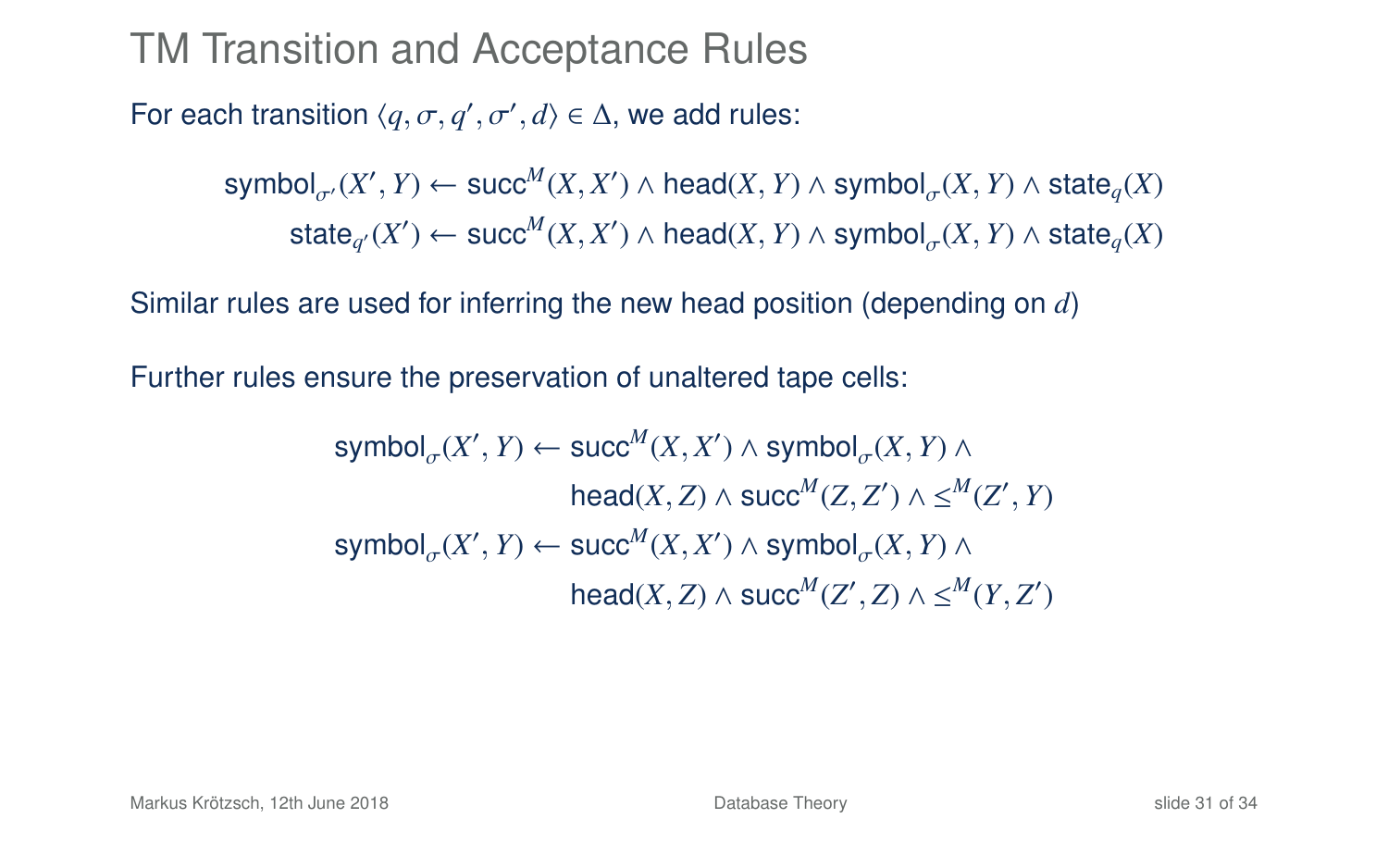#### TM Transition and Acceptance Rules

For each transition  $\langle q, \sigma, q', \sigma', d \rangle \in \Delta$ , we add rules:

 ${\sf symbol}_{\sigma'}(X',Y) \leftarrow {\sf succ}^M(X,X') \wedge {\sf head}(X,Y) \wedge {\sf symbol}_{\sigma}(X,Y) \wedge {\sf state}_q(X)$  $\mathsf{state}_{q'}(X') \leftarrow \mathsf{succ}^M(X, X') \land \mathsf{head}(X, Y) \land \mathsf{symbol}_{\sigma}(X, Y) \land \mathsf{state}_{q}(X)$ 

Similar rules are used for inferring the new head position (depending on *d*)

Further rules ensure the preservation of unaltered tape cells:

$$
\begin{aligned} \text{symbol}_{\sigma}(X',Y) &\leftarrow \text{succ}^M(X,X') \land \text{symbol}_{\sigma}(X,Y) \land \\ \text{head}(X,Z) &\land \text{succ}^M(Z,Z') \land \leq^M(Z',Y) \end{aligned}
$$
 
$$
\text{symbol}_{\sigma}(X',Y) \leftarrow \text{succ}^M(X,X') \land \text{symbol}_{\sigma}(X,Y) \land \\ \text{head}(X,Z) \land \text{succ}^M(Z',Z) \land \leq^M(Y,Z')
$$

The TM accepts if it ever reaches the accepting state  $q_{\text{acc}}$ :

 $\text{accept}() \leftarrow \text{state}_{\text{desc}}(X)$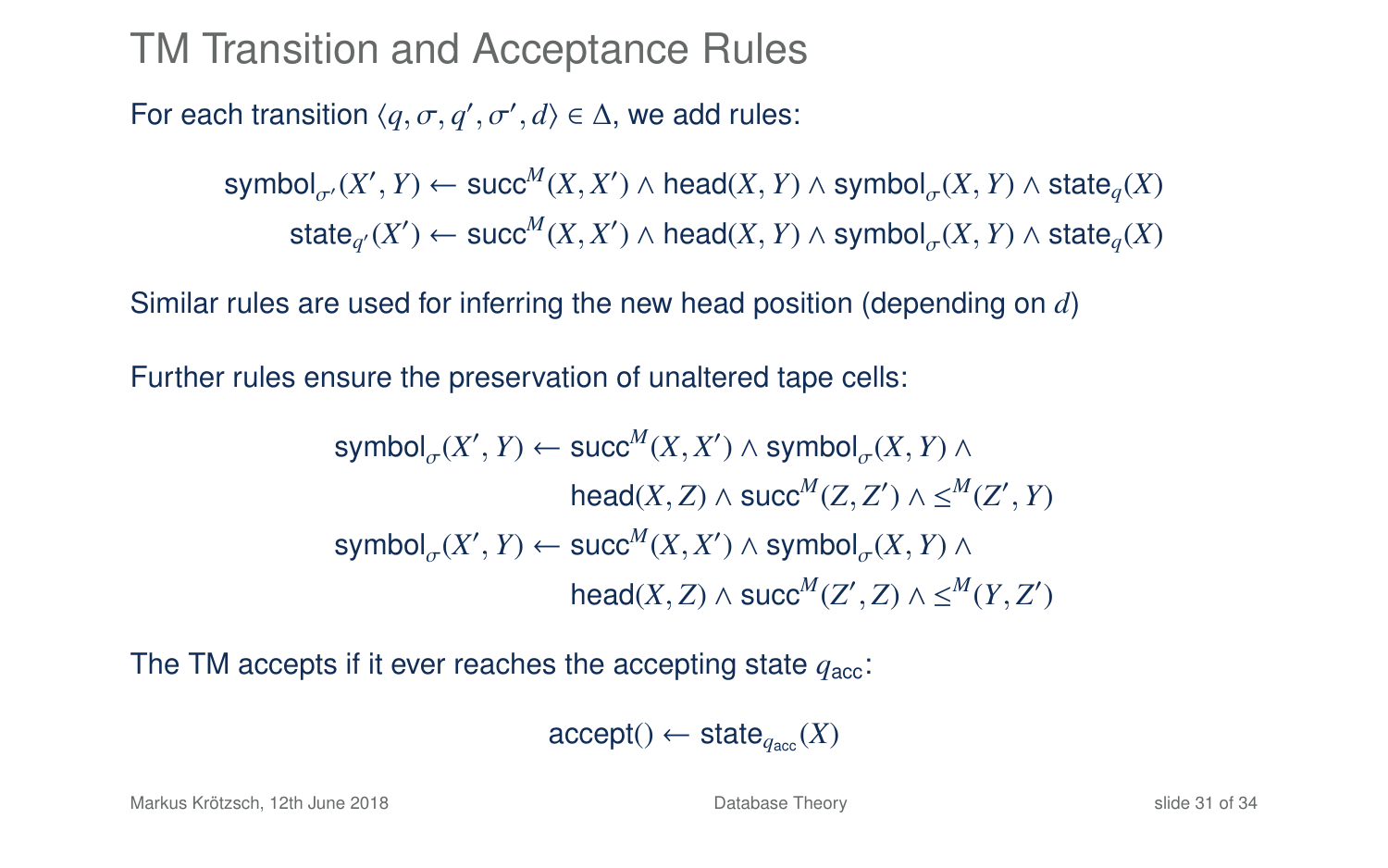**Lemma 11.15:** A deterministic TM accepts an input in Time(2*<sup>n</sup> k* ) if and only if the Datalog program defined above entails the fact accept().

We obtain ExpTime-hardness of Datalog query answering:

- The decision problem of any language in ExpTime can be solved by a deterministic TM in  $\mathsf{Time}(2^{n^k})$  for some constant  $k$
- In particular, there are ExpTime-hard languages  $\mathcal L$  with suitable deterministic TM M and constant *k*
- For any input word w, we can reduce acceptance of w by  $M$  in Time( $2^{n^k}$ ) to entailment of accept() by a Datalog program  $P(w, M, k)$
- $P(w, M, k)$  is polynomial in k and the size of M and  $w$ (in fact, it can be constructed in logarithmic space)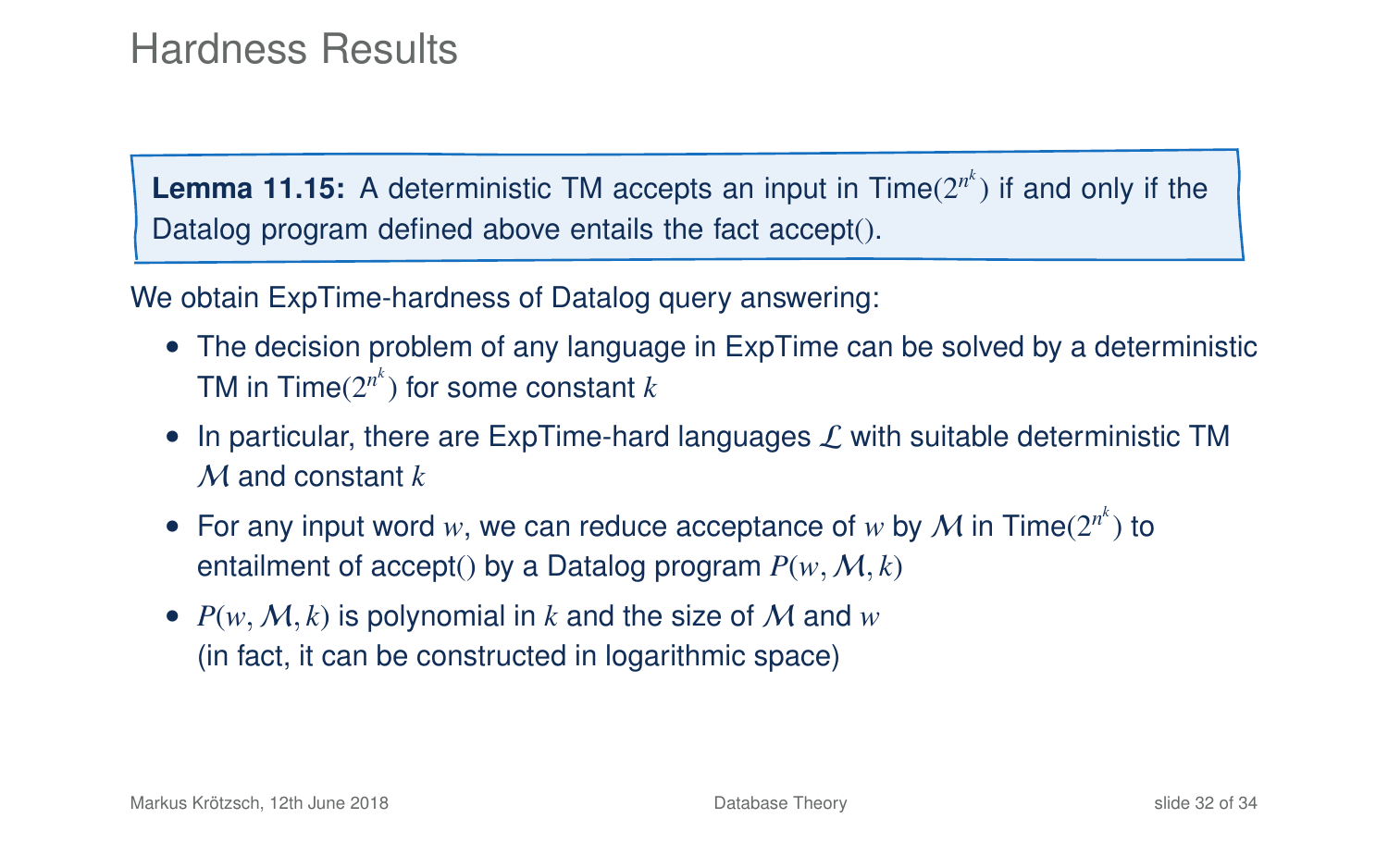#### ExpTime-Hardness: Notes

Some further remarks on our construction:

- The constructed program does not use EDB predicates  $\rightarrow$  database can be empty
- Therefore, hardness extends to query complexity
- Using a fixed (very small) database, we could have avoided the use of constants
- We used IDB predicates of unbounded arity  $\rightarrow$  they are essential for the claimed hardness